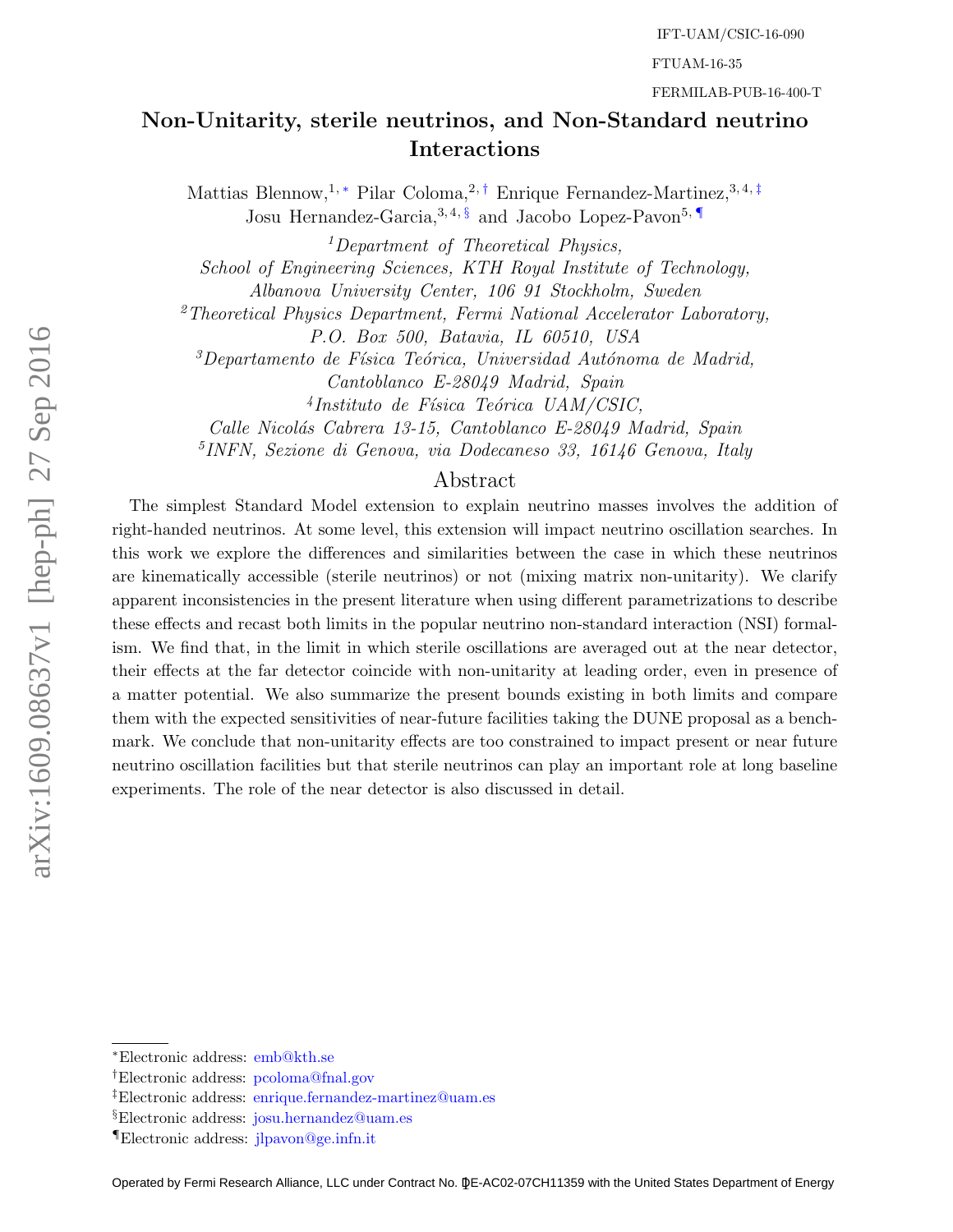### I. INTRODUCTION

The simplest extension of the Standard Model (SM) of particle physics able to account for the evidence for neutrino masses and mixings is the addition of right-handed neutrinos to its particle content. A Majorana mass term for these new singlet fermions is then allowed by all symmetries of the Lagrangian. This new mass scale at which lepton number is violated could provide a mechanism to also explain the origin of the observed matter-antimatter asymmetry of the Universe [1] and is a necessary missing piece to solve the mysterious flavour puzzle. However, given that this new mass scale is not related to the electroweak symmetry breaking mechanism, there is no theoretical guidance for its value. A large Majorana scale leads to the celebrated seesaw mechanism  $[2-5]$ , providing a very natural explanation of the lightness of neutrino masses. On the other hand, it also leads to unnaturally large contributions to the Higgs mass, worsening the hierarchy problem  $[6]$ . Conversely, a light neutrino mass could also naturally stem from a symmetry argument  $[7-13]$ . Indeed, neutrino masses are protected by the lepton number symmetry and, if this is an approximate symmetry of the theory, a large hierarchy of scales is not required to naturally accommodate the lightness of neutrinos. Thus, the value of this scale of new physics can only be probed experimentally and, depending on its value, very different and interesting phenomenology would be induced in different observables.

In this work we analyze the phenomenological impact of these new physics in neutrino oscillation facilities. If the new mass scale is kinematically accessible in meson decays, the sterile states will be produced in the neutrino beam. On the other hand, if the extra neutrinos are too heavy to be produced, the effective three by three PMNS matrix will show unitarity deviations. We will refer to these situations as sterile and non-unitary neutrino oscillations, respectively. The aim of this work is to discuss in which limits these two regimes lead to the same impact on the oscillation probabilities, and reconcile apparently inconsistent results in previous literature.

This work is organized as follows. In section II we will compare the non-unitarity and sterile neutrino phenomenology and discuss in which cases both limits are equivalent. In Section III we will present and solve the apparent inconsistency present in the literature studying non-unitarity effects in different parametrizations, and provide a mapping between the two. In Section IV we will recast both scenarios using the popular NSI parametrization. The existing bounds, applicable in both regimes, from present observables are summarized in Section V. Finally, in Section VI we present the sensitivity of the prospective Deep Underground Neutrino Experiment (DUNE) to these effects, and our conclusions are summarized in Section VII.

# II. NON-UNITARITY AND STERILE NEUTRINO PHENOMENOLOGY COM-PARISON

In this section we will show how, under certain conditions, the phenomenology of nonunitarity and sterile neutrino oscillations are equivalent to leading order in the active-heavy mixing parameters, not only in vacuum but also in matter. If  $n$  extra right-handed neutrinos are added to the SM Lagrangian, the full mixing matrix (including both light and heavy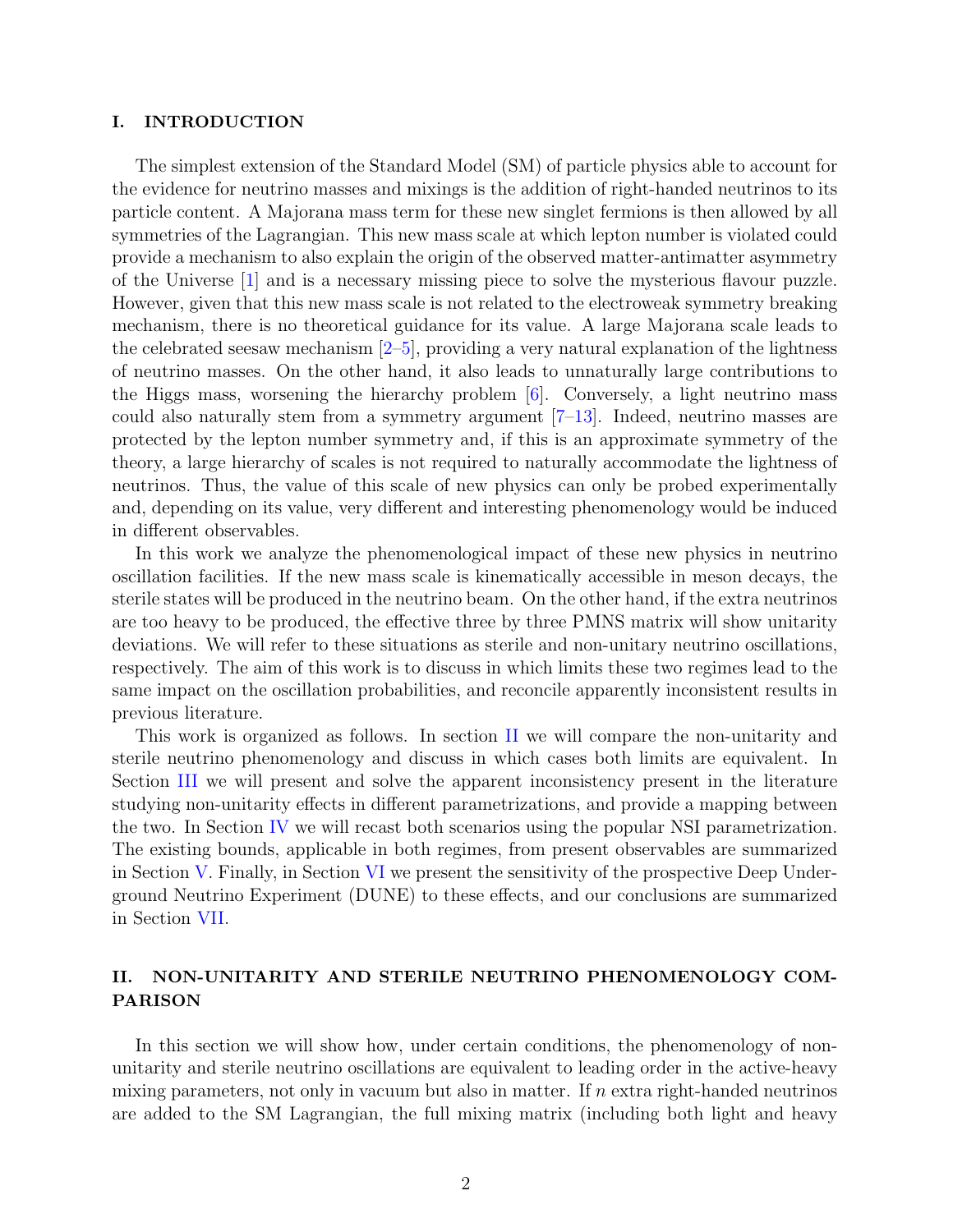states) can be written as

$$
\mathcal{U} = \begin{pmatrix} N & \Theta \\ R & S \end{pmatrix},\tag{1}
$$

where N represents the  $3 \times 3$  active-light sub-block (i.e., the PMNS matrix), which will no longer be unitary<sup>1</sup>. Here,  $\Theta$  is the  $3 \times n$  sub-block that includes the mixing between active and heavy states, while the  $R$  and  $S$  sub-blocks define the mixing of the sterile states with the light and heavy states, respectively. Note that both  $R$  and  $S$  are only defined up to an unphysical rotation of the sterile states and that neither of them will be involved when considering oscillations among active flavours.

#### A. Non-unitarity case

In the case of non-unitarity, only the light states are kinematically accessible and the amplitude for producing one of these states in conjunction with a charged lepton of flavour  $\alpha$  in a particular decay is proportional to the mixing matrix element  $N^*_{\alpha i}$ . In the mass eigenstate basis, the evolution of the produced neutrino state is given by the Hamiltonian [14]

$$
H = \frac{1}{2E} \begin{pmatrix} 0 & 0 & 0 \\ 0 & \Delta m_{21}^2 & 0 \\ 0 & 0 & \Delta m_{31}^2 \end{pmatrix} + N^{\dagger} \begin{pmatrix} V_{\rm CC} + V_{\rm NC} & 0 & 0 \\ 0 & V_{\rm NC} & 0 \\ 0 & 0 & V_{\rm NC} \end{pmatrix} N, \tag{2}
$$

where  $V_{\text{CC}} =$ √  $2G_F n_e$  and  $V_{\rm NC} = -G_F n_n/$ √ 2 are the charged-current (CC) and neutralcurrent (NC) matter potentials, respectively. The oscillation evolution matrix  $S^0$  in this basis is now defined as the solution to the differential equation

$$
i\dot{S}^0 = HS^0\tag{3}
$$

with the initial condition  $S^0(0) = I$ , I being the identity matrix. For a constant matter potential, this equation has the formal solution

$$
S^0 = \exp(-iHL). \tag{4}
$$

The amplitude for a neutrino in the mass eigenstate  $j$  to interact as a neutrino of flavour β is given by the mixing matrix element  $N_{βj}$ , which means that the oscillation probability will be given by

$$
P_{\alpha\beta} = |(NS^0N^\dagger)_{\beta\alpha}|^2. \tag{5}
$$

Here  $P_{\alpha\beta}$  denotes the "theoretical" oscillation probabilities (although it should be noted that they do not add up to one), defined as the ratio between the observed number of events divided by the product of the SM-predicted flux times cross section. In other words,  $P_{\alpha\beta}$  is the factor that would be needed to obtain the number of events after convolution with the standard model flux and cross sections.

However, in practice neutrino oscillation experiments do not measure  $P_{\alpha\beta}$ . Most present and future experiments rather determine the flux and cross sections via near detector data

<sup>&</sup>lt;sup>1</sup> Note that this is true regardless whether the extra states are kinematically accessible or not.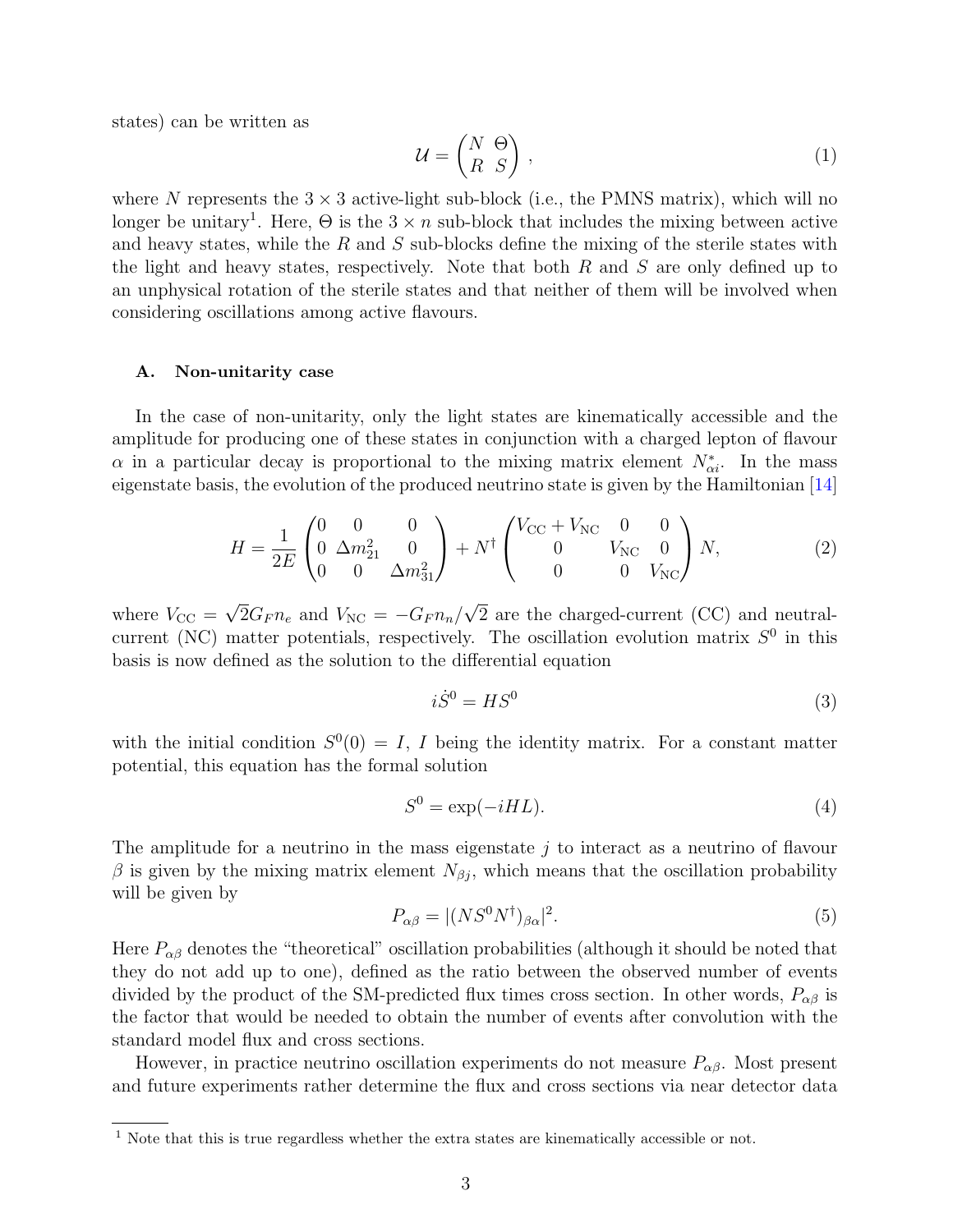and extrapolate to the far detector by correcting for the different geometries, angular apertures, and detection cross sections. In this scenario, the oscillation probability would then inferred from the ratio

$$
\mathcal{P}_{\alpha\beta} = \frac{R_{\beta}}{R_{\alpha}},\tag{6}
$$

where  $R_\beta$  and  $R_\alpha$  are the observed event rates at the far detector and the corresponding extrapolation of the near detector result, respectively. For the near detector, we assume that the phases corresponding to the propagation of the light neutrinos have not yet developed significantly and therefore  $S^0 = I$ , resulting in the experimentally inferred probability

$$
\mathcal{P}_{\alpha\beta} = \frac{\left| (NS^0 N^\dagger)_{\beta\alpha} \right|^2}{((NN^\dagger)_{\alpha\alpha})^2}.
$$
\n(7)

In the SM limit the matrix N becomes unitary and, thus,  $NN^{\dagger} = I$  and  $\mathcal{P}_{\alpha\beta} = P_{\alpha\beta}$  as expected.

#### B. Sterile neutrino case

In the sterile neutrino scenario, all of the states are kinematically accessible and the full oscillation evolution matrix  $\mathcal{S}$ , involving both light and heavy states, takes the form

$$
S = \mathcal{U}S^0 \mathcal{U}^\dagger,\tag{8}
$$

where  $S^0$  is the full  $n \times n$  evolution matrix expressed in the mass eigenbasis. For vacuum oscillations, we find that  $S^0 = \text{diag}(\exp(-i\Delta m_{j1}^2 L/2E))$ . Therefore, the active neutrino  $3 \times 3$  sub-block S can be simplified to

$$
S_{\alpha\beta} = \sum_{i \in \text{light}} N_{\alpha i} S_{ij}^0 N_{\beta j}^* + \sum_{J \in \text{heavy}} \Theta_{\alpha J} \Theta_{\beta J}^* \Phi_J,
$$
\n(9)

where  $\alpha, \beta$  stand for active neutrino flavors,  $\Phi_J$  is the phase factor acquired by the heavy state  $J$  as it propagates, and  $S^0$  is defined in the same way as in the non-unitarity case.

In the limit of large mass squared splitting between the light and heavy states  $(i.e.,$  $\Delta m_{iJ}^2 L/E \gg 1$ ) the oscillations are too fast to be resolved at the detector and only an averaged-out effect is observable. In this averaged-out limit, the cross terms between the first and second term in the evolution matrix average to zero and we find

$$
P_{\alpha\beta} = |S_{\alpha\beta}|^2 = \left| \sum_i N_{\alpha i} S_{ij}^0 N_{\beta j}^* \right|^2 + \mathcal{O}(\Theta^4), \qquad (10)
$$

which recovers the same expression as Eq. (5) up to the  $\mathcal{O}(\Theta^4)$  corrections.<sup>2</sup> Thus, we can conclude that averaged-out sterile neutrino oscillations in vacuum are equivalent to

<sup>2</sup> Note that this expression is also applicable whenever the light and heavy states decohere due to wave packet separation.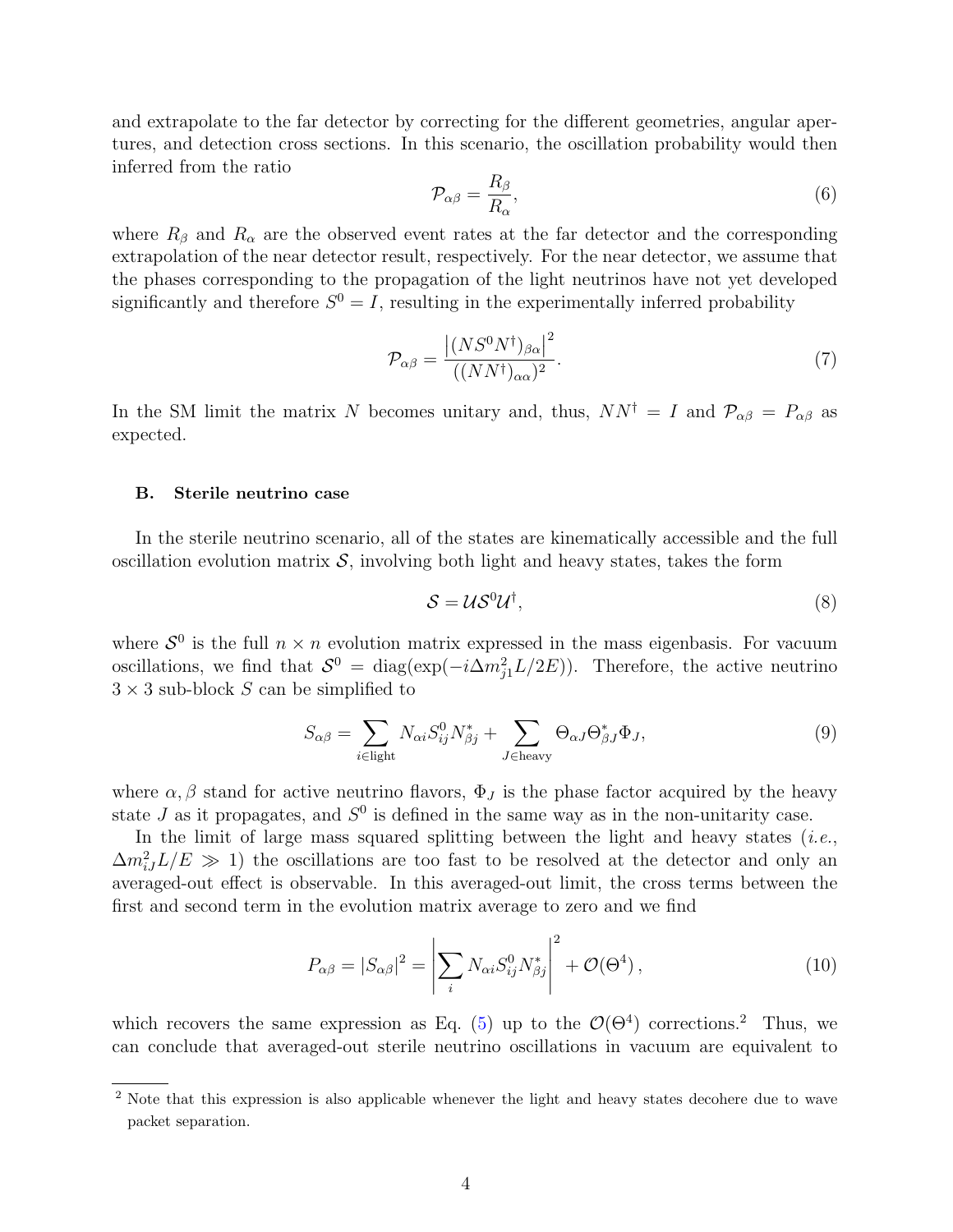non-unitarity to leading order (this equivalence is indeed lost at higher orders). We will therefore concentrate on this averaged-out limit for the rest of this paper.

For oscillations in the presence of matter, the sterile neutrino oscillations will be subjected to a matter potential that in the flavour basis takes the form

$$
\mathcal{H}_{\text{mat}}^f = \begin{pmatrix} V_{3\times 3} & 0 \\ 0 & 0 \end{pmatrix},\tag{11}
$$

where

$$
V_{3\times 3} = \begin{pmatrix} V_{\text{CC}} + V_{\text{NC}} & 0 & 0 \\ 0 & V_{\text{NC}} & 0 \\ 0 & 0 & V_{\text{NC}} \end{pmatrix} . \tag{12}
$$

If the matter potential is small in comparison to the light-heavy energy splitting  $\Delta m_{iJ}^2/2E$ , the light-heavy mixing in matter will be given by

$$
\tilde{\Theta}_{\alpha J} = \Theta_{\alpha J} + \frac{2E}{\Delta m_{iJ}^2} (\delta_{\alpha e} V_{\rm CC} \Theta_{eJ} + \Theta_{\alpha J} V_{\rm NC})
$$
\n(13)

to first order in perturbation theory. In the limit  $\Delta m_{iJ}^2/2E \gg V_{\text{CC}}$ , V<sub>NC</sub>, we can therefore neglect the difference between the heavy mass eigenstates in vacuum and in matter, and apply Eq. (10). Thus, we conclude from this that the matter Hamiltonian in the light sector can be computed in exactly the same way as for the non-unitarity scenario and we therefore find the very same expressions for the "theoretical" probability in Eq. (5) as for the non-unitarity case, at leading order in  $\Theta$ .

In the case of sterile neutrinos one also needs to consider the impact of the near detector measurements on the extraction of the experimentally measurable probability. In this work we will always assume that the oscillations due to the additional heavy states are averaged out at the far detector. However, this might not be the case at the near detector. Ideally, both sets of observables should be simulated and analyzed together consistently. Nevertheless, the following simplified limiting cases can be identified:

- 1. The light-heavy oscillations are averaged out already at the near detector. For practical purposes, this case is identical to the non-unitarity case and Eq. (7) also applies in the sterile case.
- 2. The light-heavy oscillations have not yet developed at the near detector. In this case, the near detector would measure the SM fluxes and cross sections, and therefore the denominator in Eq. (7) is equal to 1. In this case, the experimental probability would coincide with the "theoretical probability" in Eq. (5).
- 3. The oscillation frequency dictated by the light-heavy frequency matches the near detector distance. In this case, oscillations could be seen at the near detector as a function of neutrino energy, leading to more striking signals. This case will not be considered any further in this work.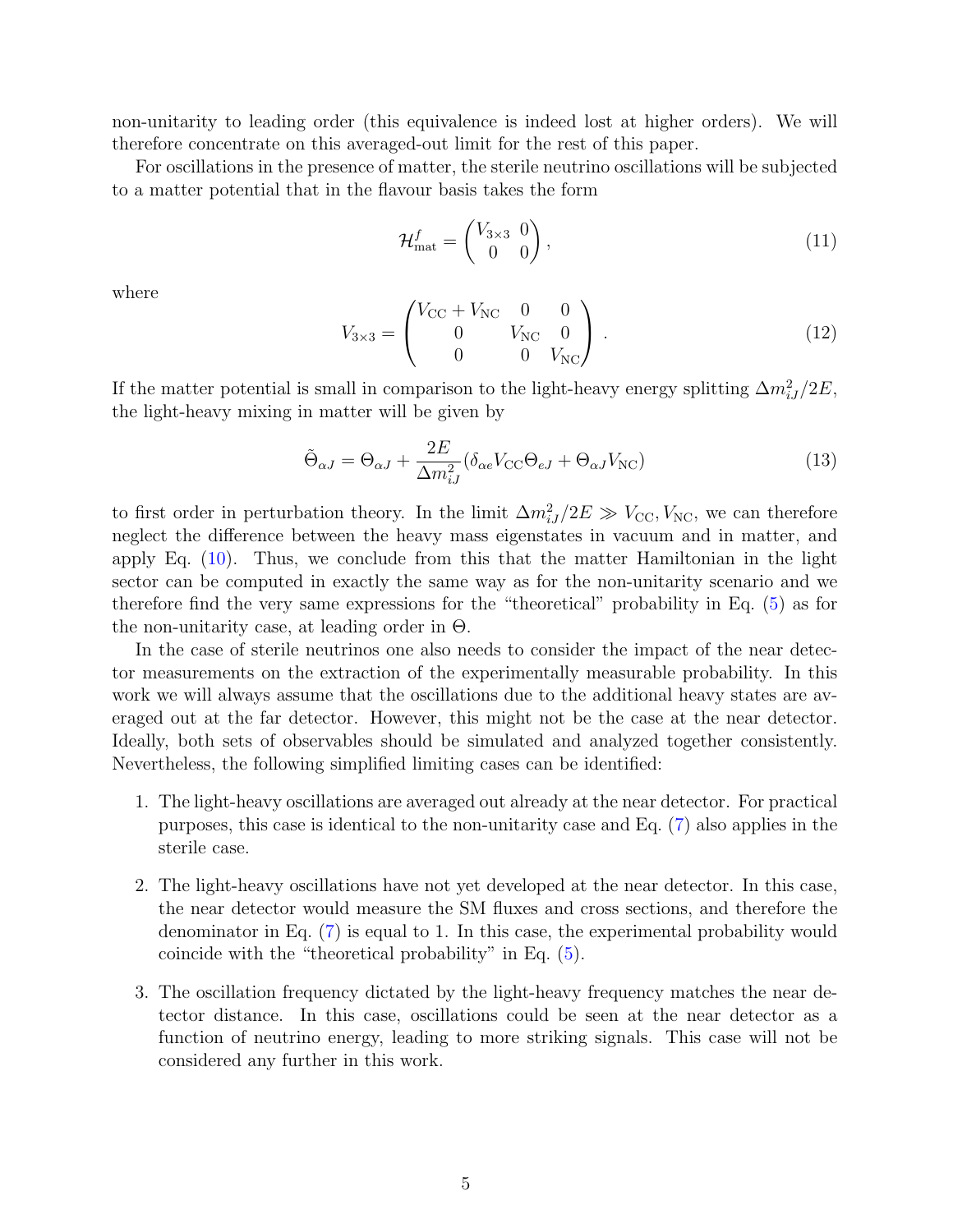### III. PARAMETRIZATIONS

The two most widely used parametrizations to encode these non-unitarity effects stemming from the heavy-active mixing are

$$
N = (I - \eta)U' \quad \text{or} \quad N = TU = (I - \alpha)U,\tag{14}
$$

where  $\eta$  is a Hermitian matrix [15, 16] and T is a lower triangular matrix [17–20]. In Eq. (14) both  $U$  and  $U'$  are unitary matrices that are equivalent to the standard PMNS matrix up to small corrections proportional to the deviations encoded in  $\eta$  and  $\alpha$ .

$$
\eta = \begin{pmatrix} \eta_{ee} & \eta_{e\mu} & \eta_{e\tau} \\ \eta_{e\mu}^* & \eta_{\mu\mu} & \eta_{\mu\tau} \\ \eta_{e\tau}^* & \eta_{\mu\tau}^* & \eta_{e\tau} \end{pmatrix}, \quad \alpha = (1 - T) = \begin{pmatrix} \alpha_{ee} & 0 & 0 \\ \alpha_{\mu e} & \alpha_{\mu\mu} & 0 \\ \alpha_{\tau e} & \alpha_{\tau\mu} & \alpha_{\tau\tau} \end{pmatrix}
$$
(15)

with  $\eta_{\alpha\beta}, \alpha_{\alpha\beta} \ll 1$ . Note that we choose to label the  $\alpha$  matrix elements with flavour indices for notation ease instead of using numbers as in [19]. Furthermore, in [19] the identity matrix is not singled out from  $\alpha$  as in our Eq. (15) so that the diagonal elements  $\alpha_{ii}$  in [19] are close to 1 instead of small. Therefore, in practice,  $\alpha_{ii} \rightarrow 1-\alpha_{\alpha\alpha}$ . These changes are only cosmetic and the following discussion applies to [19] with the above-mentioned identification.

The deviations from unitarity are directly related to the heavy-active neutrino mixing. For instance, in the hermitian parametrization one can directly identify [21]

$$
\eta = \frac{\Theta \Theta^{\dagger}}{2} \tag{16}
$$

where  $\Theta = m_D^{\dagger} M^{-1}$  is the heavy-active mixing given by the ratio of the Dirac over the Majorana mass scales. Thus,  $(1 - \eta)$  is just the first term in the cosine series correcting the unitary rotation  $U'$ . It is also straightforward to obtain the relation between the heavy-active neutrino mixing and the  $\alpha$  parameters in the triangular parametrization, if one considers that the heavy-active mixing can also be encoded by introducing additional complex rotations characterized by new mixing angles  $\theta_{ij}$ , with  $j > 3$ . For example,

$$
U_{14} = \begin{pmatrix} c_{14} & 0 & 0 & \hat{s}_{14}^* \\ 0 & 1 & 0 & 0 \\ 0 & 0 & 1 & 0 \\ -\hat{s}_{14} & 0 & 0 & c_{14} \end{pmatrix},
$$
(17)

where  $\hat{s}_{ij} = e^{i\delta_{ij}} s_{ij}$ ,  $s_{ij} = \sin \theta_{ij}$  and  $c_{ij} = \cos \theta_{ij}$ . In the correct order, these extra rotations lead to a lower triangular matrix. For 3 extra neutrinos we can use  $U_{36}U_{26}U_{16}U_{35}U_{25}U_{15}U_{34}U_{24}U_{14}$  (where we have not included unphysical rotations among the sterile neutrinos), leading to [17]:

$$
\alpha \simeq \begin{pmatrix} \frac{1}{2} \left( s_{14}^2 + s_{15}^2 + s_{16}^2 \right) & 0 & 0 \\ \hat{s}_{14} \hat{s}_{24}^* + \hat{s}_{15} \hat{s}_{25}^* + \hat{s}_{16} \hat{s}_{26}^* & \frac{1}{2} \left( s_{24}^2 + s_{25}^2 + s_{26}^2 \right) & 0 \\ \hat{s}_{14} \hat{s}_{34}^* + \hat{s}_{15} \hat{s}_{35}^* + \hat{s}_{16} \hat{s}_{36}^* & \hat{s}_{24} \hat{s}_{34}^* + \hat{s}_{25} \hat{s}_{35}^* + \hat{s}_{26} \hat{s}_{36}^* & \frac{1}{2} \left( s_{34}^2 + s_{35}^2 + s_{36}^2 \right) \end{pmatrix}, \qquad (18)
$$

which is accurate to second order in the (small) extra mixing angles.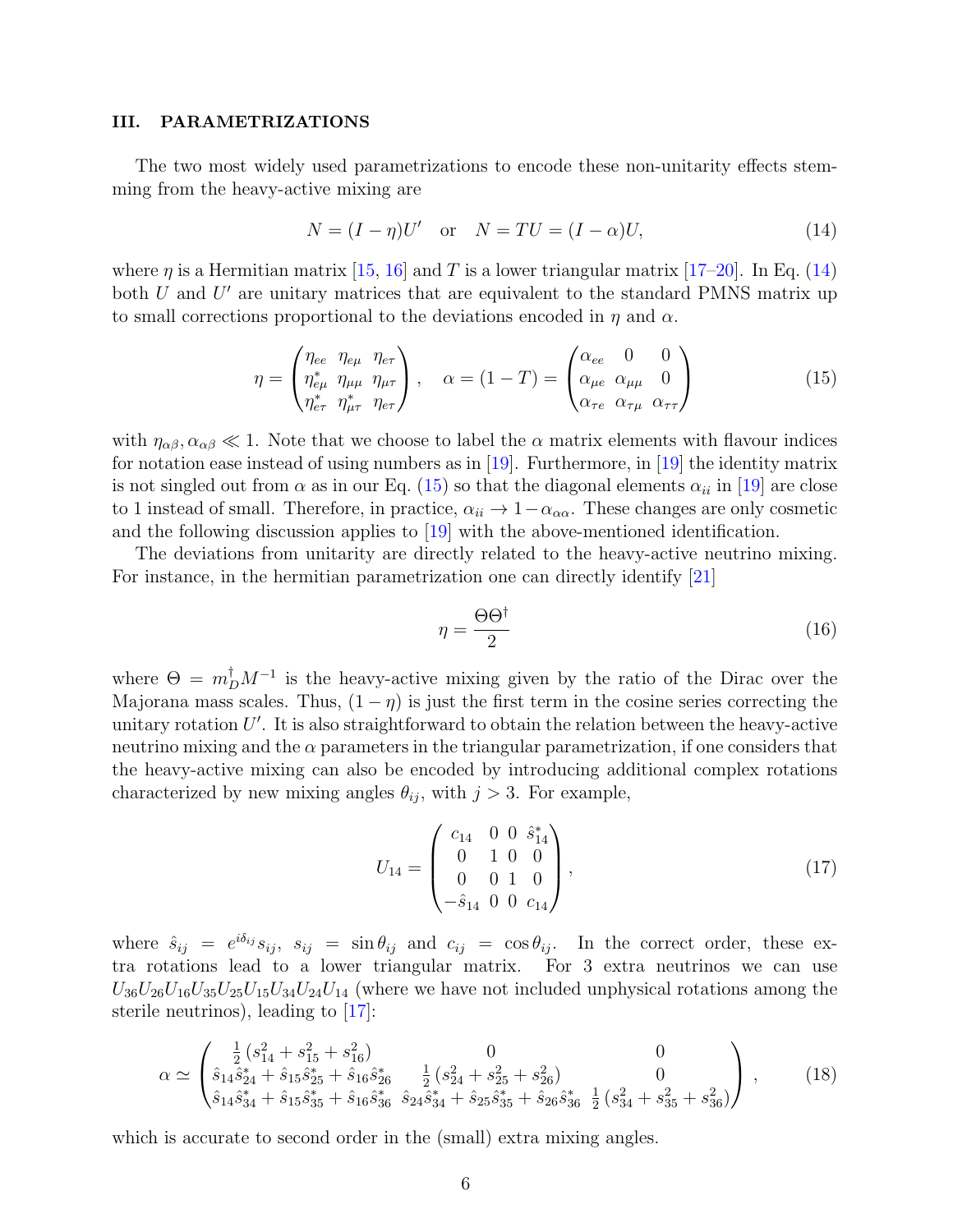In principle, the two parametrizations should be equally valid. However, the alternative use of each of them seemingly leads to inconsistent results. As an illustrative example, let us compare the  $\nu_{\mu}$  disappearance probability in the atmospheric regime in the two parametrizations, obtained at linear order in the non-unitarity parameters and for  $\theta_{13} = 0$ 

$$
\mathcal{P}^{\eta}_{\mu\mu} = 1 - {\sin^2 2\theta'_{23} - 2\text{Re}[\eta_{\mu\tau}]\sin 4\theta'_{23}} \sin^2 \Delta_{31}, \n\mathcal{P}^{\alpha}_{\mu\mu} = 1 - \sin^2 2\theta_{23} \sin^2 \Delta_{31},
$$
\n(19)

where  $\Delta_{ij} = \Delta m_{ij}^2 L/4E$ . Here,  $\mathcal{P}_{\alpha\beta}$  denotes the "experimental" oscillation probability in vacuum including the normalization factors as discussed in Sec. II.

The naive conclusion derived from Eq. (19) is that for the Hermitian parametrization good sensitivity to the non-unitarity parameter  $\eta_{\mu\tau}$  is expected in this channel, since it appears at linear order. Conversely, the triangular parametrization does not show this effect. This apparent inconsistency stems from the fact that the unitary matrices  $U$  and  $U'$ which are identified with the standard unitary PMNS matrix in each parametrization are, in fact, different. As we will show below, the differences between the two are linear in the non-unitarity parameters, and the two matrices can be related to each other. Starting from Eq. (14) a unitary rotation V can be performed to relate U and  $U'$ 

$$
N = (I - \alpha)U = (I - \eta)VV^{\dagger}U'
$$
\n(20)

and therefore

$$
I - \alpha = (I - \eta)V \quad \text{and} \quad U = V^{\dagger}U'. \tag{21}
$$

From the first relation in Eq.  $(21)$  the elements of V can be identified as

$$
V = I - \begin{pmatrix} 0 & -\eta_{e\mu} & -\eta_{e\tau} \\ \eta_{e\mu}^* & 0 & -\eta_{\mu\tau} \\ \eta_{e\tau}^* & \eta_{\mu\tau}^* & 0 \end{pmatrix}
$$
 (22)

at linear order in  $\eta$ . Substituting again in Eq. (21) the relations

$$
\begin{pmatrix}\n\alpha_{ee} & 0 & 0 \\
\alpha_{\mu e} & \alpha_{\mu \mu} & 0 \\
\alpha_{\tau e} & \alpha_{\tau \mu} & \alpha_{\tau \tau}\n\end{pmatrix} = \begin{pmatrix}\n\eta_{ee} & 0 & 0 \\
2\eta_{e\mu}^* & \eta_{\mu \mu} & 0 \\
2\eta_{e\tau}^* & 2\eta_{\mu \tau}^* & \eta_{\tau \tau}\n\end{pmatrix}
$$
\n(23)

and

$$
U = V^{\dagger} U' = \left( I + \begin{pmatrix} 0 & -\eta_{e\mu} & -\eta_{e\tau} \\ \eta_{e\mu}^* & 0 & -\eta_{\mu\tau} \\ \eta_{e\tau}^* & \eta_{\mu\tau}^* & 0 \end{pmatrix} \right) U'
$$
 (24)

are found. This implies the following mapping between the two sets of mixing angles<sup>3</sup> in  $U'$ 

<sup>&</sup>lt;sup>3</sup> Note that, apart from correcting the PMNS mixing angles and CP-phase  $\delta_{\rm CP}$  at order  $\eta$ , phase redefinitions of the three charged leptons as well as corrections to the two neutrino Majorana phases are necessary at the same order.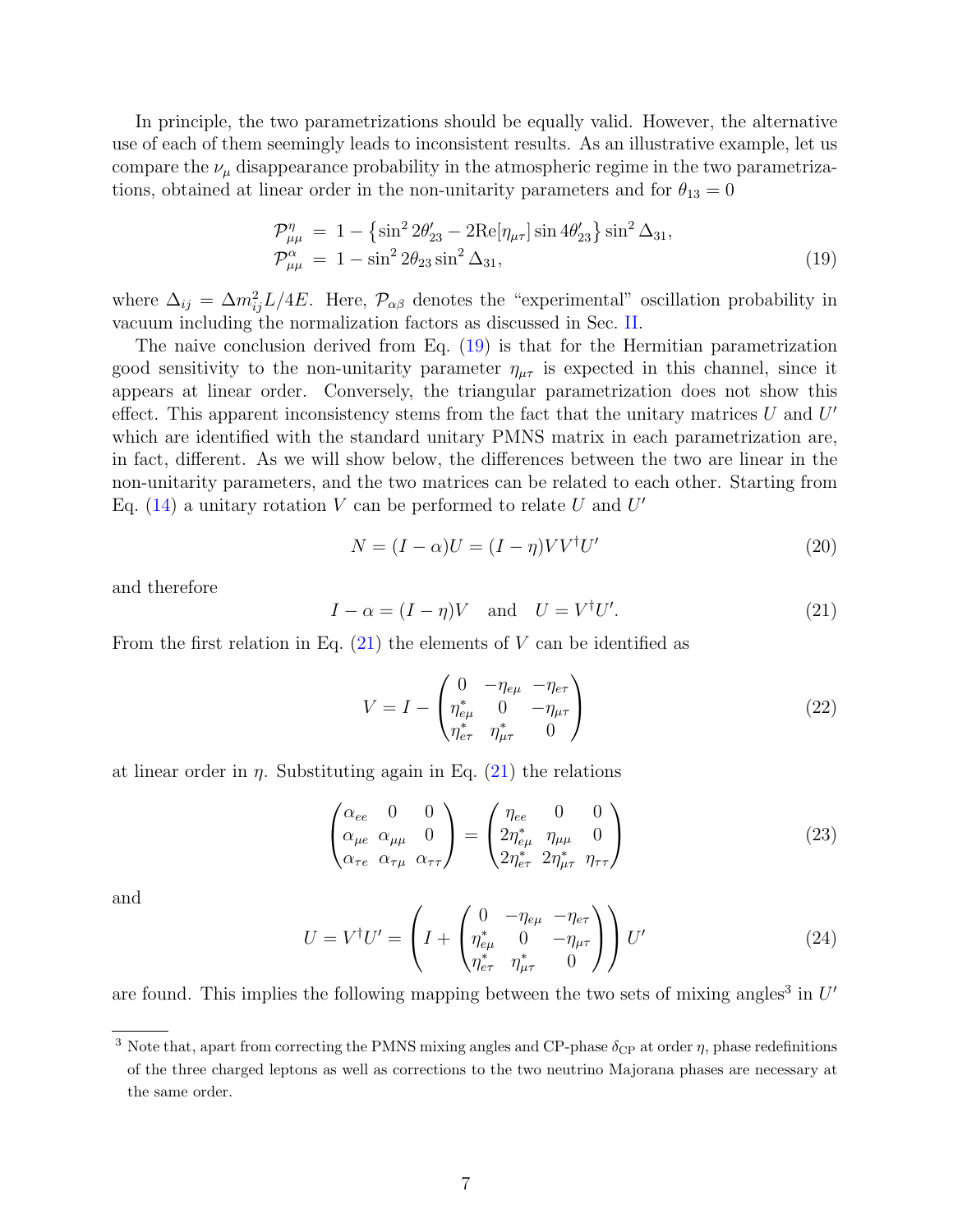and  $U$ :

$$
\theta_{12} - \theta'_{12} = \frac{\text{Re}(s_{23}\eta_{e\tau} - c_{23}\eta_{e\mu})}{c_{13}}, \n\theta_{13} - \theta'_{13} = \text{Re}(-s_{23}e^{i\delta_{CP}}\eta_{e\mu} - c_{23}e^{i\delta_{CP}}\eta_{e\tau}), \n\theta_{23} - \theta'_{23} = -\text{Re}(\eta_{\mu\tau}) + \tan\theta_{13}\text{ Re}(c_{23}e^{i\delta_{CP}}\eta_{e\mu} - s_{23}e^{i\delta_{CP}}\eta_{e\tau}), \n\delta_{CP} - \delta'_{CP} = \frac{\cos 2\theta_{12}}{s_{12}c_{12}c_{13}}\text{Im}(s_{23}\eta_{e\tau} - c_{23}\eta_{e\mu}) + \frac{1}{s_{13}c_{13}}\text{Im}(s_{23}e^{i\delta_{CP}}\eta_{e\mu} + c_{23}e^{i\delta_{CP}}\eta_{e\tau}) \n- \frac{\tan\theta_{13}}{s_{23}c_{23}}\text{Im}(c_{23}^3e^{i\delta_{CP}}\eta_{e\mu} + s_{23}^3e^{i\delta_{CP}}\eta_{e\tau} + \frac{\eta_{\mu\tau}}{\tan\theta_{13}}.
$$
\n(25)

When the relations given in Eqs. (23) and (25) are taken into account the predictions for the different oscillation channels coincide at leading order in the non-unitarity parameters, as they should. An important conclusion derived from this is that the determination of the mixing angles themselves will generally be affected by non-unitarity corrections. These corrections are parametrization-dependent but, when taken into account and propagated consistently, the predictions derived from both schemes agree.

For neutrino oscillation studies it seems advantageous to adopt the triangular parametrization, since it leads to fewer corrections given its structure. For instance, in the example shown in Eq. (19) there are no corrections coming from non-unitarity for this parametrization, and thus the angle  $\theta_{23}$  in U can be identified with the angle determined in present global fits to a good approximation. Indeed, this is also the case for  $\theta_{12}$  and  $\theta_{13}$ , since the  $\mathcal{P}_{ee}$  oscillation probabilities in the solar regime (KamLAND) and in the atmospheric regime (Daya Bay, RENO, Double-Chooz) are also independent of any non-unitarity corrections at linear order when the triangular parametrization is considered and when the appropriate normalization is taken into account, see Sec. II.

Thus, the U matrix from the triangular parametrization corresponds, to a good approximation, with the unitary matrix obtained when determining  $\theta_{12}$ ,  $\theta_{23}$  and  $\theta_{13}$  through present (disappearance) neutrino oscillation measurements. Since we are here interested in the impact of non-unitarity and sterile neutrinos on neutrino oscillation phenomenology we will therefore use the triangular parametrization in the remainder of this work.

#### IV. NSI

Both types of new physics effects in neutrino oscillations discussed above can be described through the Non-Standard Interaction (NSI) formalism, which parametrizes the new physics effects in neutrino production, detection, and propagation processes in a completely modelindependent way. Let us first focus on NSI affecting neutrino production and detection. When these effects are included, the oscillation probability is given by

$$
P_{\alpha\beta} = |\left[ (1 + \epsilon^d) U S^0 U^\dagger (1 + \epsilon^s) \right]_{\beta\alpha}|^2,\tag{26}
$$

where  $\epsilon^s$  and  $\epsilon^d$  are general  $3 \times 3$  complex matrices which represent the NSI modifications to the production and detection diagrams, respectively.  $S^0$  is defined in Eq. (4) with the Hamiltonian  $H$  given in Eq.  $(2)$ . When the NSI effects in propagation are not considered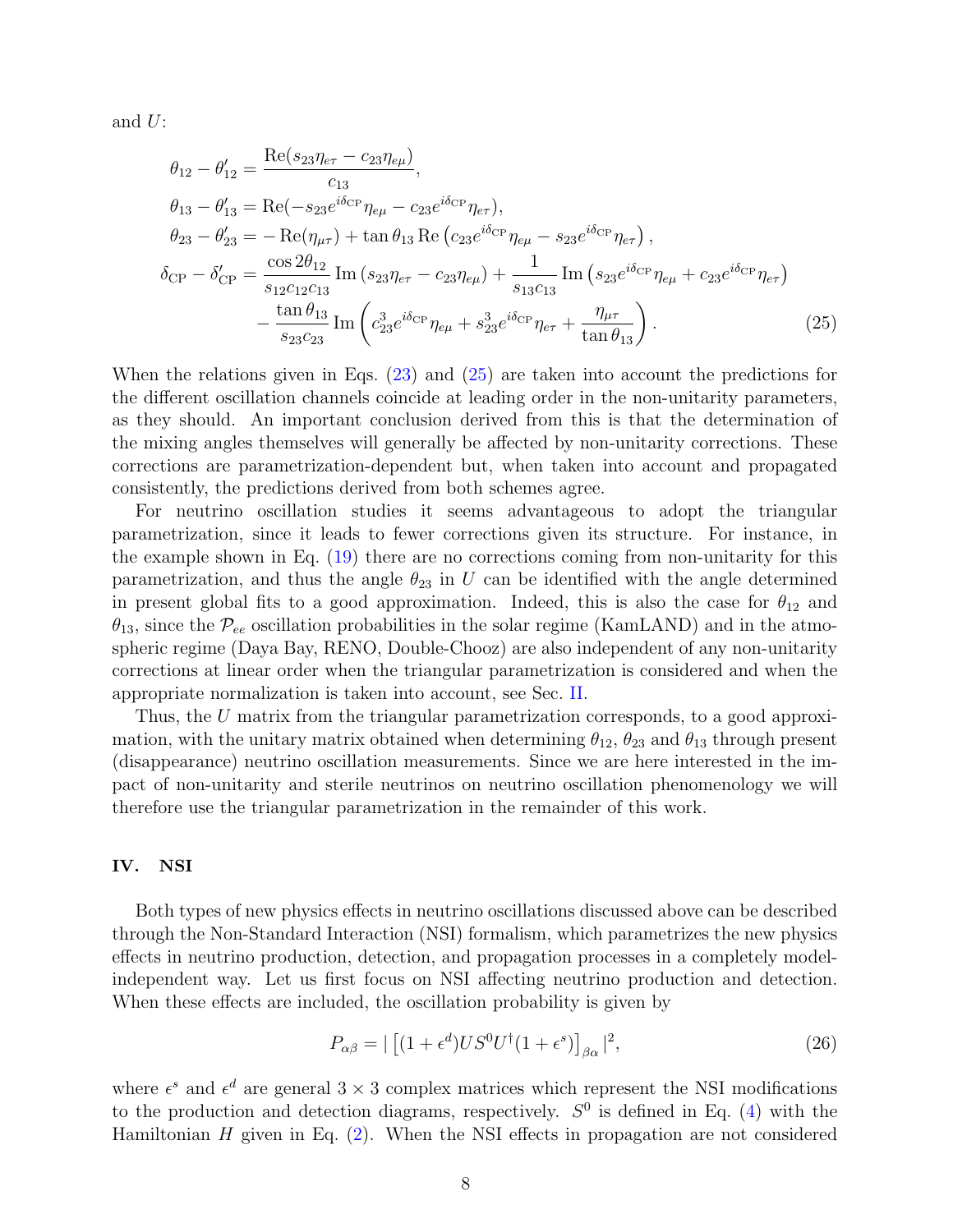or negligible, the oscillation probabilities in vacuum in the non-unitarity  $(E_q, (5))$ , sterile neutrino  $(Eq. (10))$  and NSI  $(Eq. (26))$  frameworks are equivalent at leading order in the new physics parameters with the identification

$$
\epsilon_{\beta\alpha}^{s*} = \epsilon_{\alpha\beta}^d = -\alpha_{\alpha\beta}.\tag{27}
$$

This mapping can be easily obtained just considering the triangular parameterization, which can be applied in both the non-unitarity and sterile neutrino cases, in Eqs. (5) or (10) and comparing the result to Eq. (26).

On the other hand, NSI affecting neutrino propagation are usually described through the Hamiltonian

$$
H = \frac{1}{2E} \begin{pmatrix} 0 & 0 & 0 \\ 0 & \Delta m_{21}^2 & 0 \\ 0 & 0 & \Delta m_{31}^2 \end{pmatrix} + V_{\rm CC} U^{\dagger} \begin{pmatrix} 1 + \epsilon_{ee} & \epsilon_{e\mu} & \epsilon_{e\tau} \\ \epsilon_{e\mu}^* & \epsilon_{\mu\mu} & \epsilon_{\mu\tau} \\ \epsilon_{e\tau}^* & \epsilon_{\mu\tau}^* & \epsilon_{\tau\tau} \end{pmatrix} U, \tag{28}
$$

in the mass basis, where U is the standard unitary PMNS matrix, and  $\epsilon_{\alpha\beta}$  and  $\epsilon_{\alpha\alpha}$  are complex and real parameters respectively. In order to understand how the non-unitarity/sterile neutrino corrected matter effects can be translated to this parametrization, we introduce the triangular parameterization of N into Eq.  $(2)$ , obtaining the following Hamiltonian at leading order in  $\alpha$ 

$$
H = \frac{1}{2E} \begin{pmatrix} 0 & 0 & 0 \\ 0 & \Delta m_{21}^2 & 0 \\ 0 & 0 & \Delta m_{31}^2 \end{pmatrix} + \frac{V_{\rm CC}}{2} U^{\dagger} \begin{pmatrix} 2 - 2\alpha_{ee} & \alpha_{\mu e}^* & \alpha_{\tau e}^* \\ \alpha_{\mu e} & 2\alpha_{\mu \mu} & \alpha_{\tau \mu}^* \\ \alpha_{\tau e} & \alpha_{\tau \mu} & 2\alpha_{\tau \tau} \end{pmatrix} U, \tag{29}
$$

where approximately equal densities of electrons  $n_e$  and neutrons  $n_n$  (for the neutral current contribution) in the Earth have been assumed (see also Ref. [22]). Comparing Eqs. (29) and (28) we find the mapping between the NSI parametrization and the lower triangular parametrization of the non-unitarity and sterile neutrino scenarios

$$
\epsilon_{ee} = -\alpha_{ee}, \qquad \epsilon_{\mu\mu} = \alpha_{\mu\mu}, \qquad \epsilon_{\tau\tau} = \alpha_{\tau\tau},
$$
  
\n
$$
\epsilon_{e\mu} = \frac{1}{2}\alpha_{\mu e}^*, \qquad \epsilon_{e\tau} = \frac{1}{2}\alpha_{\tau e}^*, \qquad \epsilon_{\mu\tau} = \frac{1}{2}\alpha_{\tau\mu}^*,
$$
\n(30)

which apply for neutrino oscillation experiments in the Earth with constant matter. Note that, in presence of production and detection NSI, the same normalization as for the nonunitarity case discussed in Section II needs to be taken into account.

# V. PRESENT CONSTRAINTS ON DEVIATIONS FROM UNITARITY

The mapping to NSI described above works both for the non-unitarity and the sterile neutrino contributions to neutrino oscillations. However, the present constraints on each contributions from other observables are very different. Indeed, PMNS non-unitarity from very heavy extra neutrinos induces modifications of the W and Z couplings that impact precision electroweak and flavour observables [14, 22–35]. These modification translate into very strong upper limits on the  $\alpha$  parameters. These have been taken from Ref. [35] and are listed in the left column in Table I.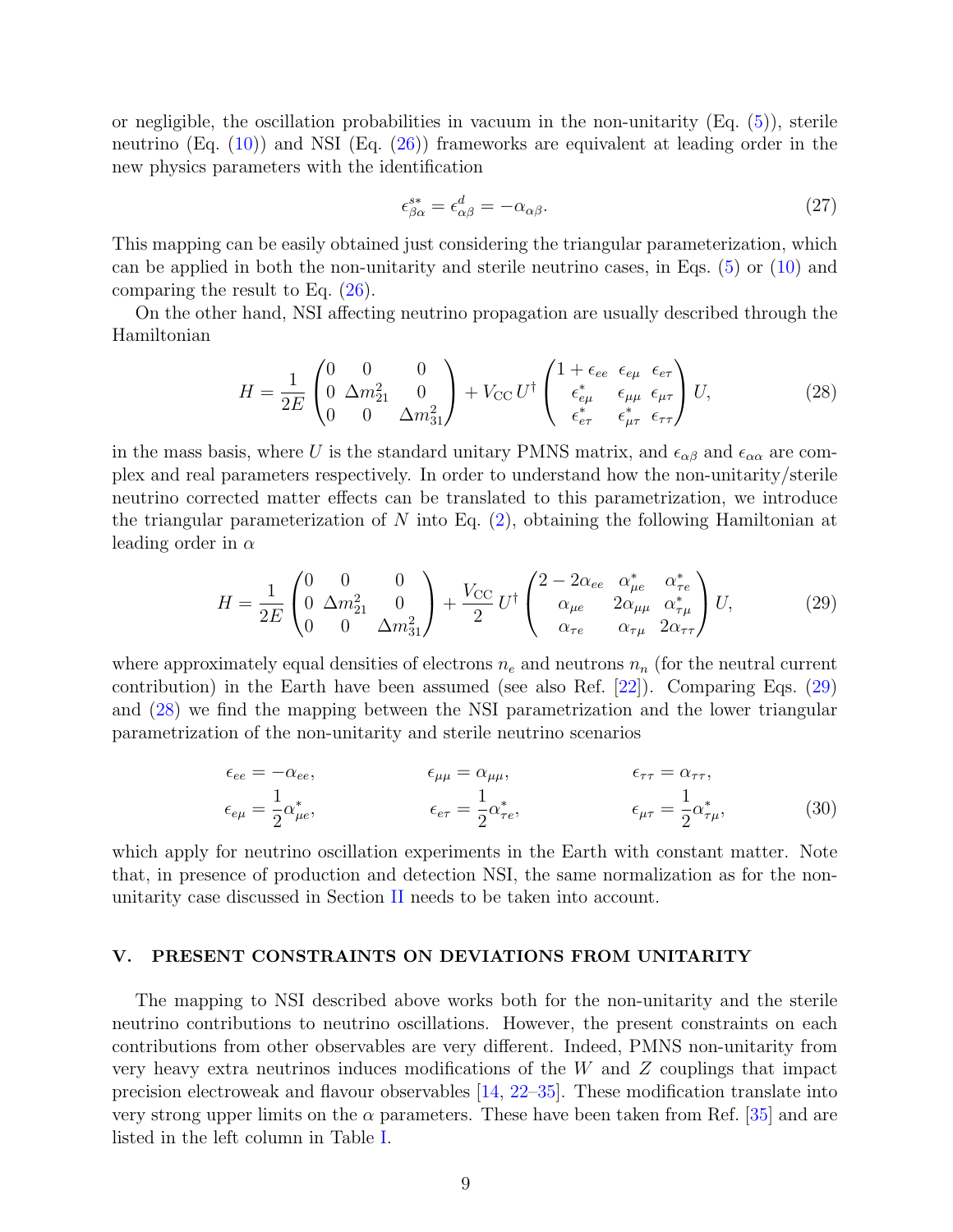|                     | Non-Unitarity                           | Averaged-out sterile |
|---------------------|-----------------------------------------|----------------------|
| $\alpha_{ee}$       | $1.3 \cdot 10^{-3}$                     | $2.6 \cdot 10^{-2}$  |
| $\alpha_{\mu\mu}$   | $2.0 \cdot 10^{-4}$                     | $4.5 \cdot 10^{-2}$  |
| $\alpha_{\tau\tau}$ | $2.8 \cdot 10^{-3}$                     | $10^{-1}$            |
| $\alpha_{\mu e}$    | $6.8 \cdot 10^{-4} (2.4 \cdot 10^{-5})$ | $4.8 \cdot 10^{-2}$  |
| $\alpha_{\tau e}$   | $2.7 \cdot 10^{-3}$                     | $7.2 \cdot 10^{-2}$  |
| $\alpha_{\tau\mu}$  | $1.2 \cdot 10^{-3}$                     | $9.5 \cdot 10^{-2}$  |

TABLE I: Current upper bounds on the  $\alpha$  parameters in the two scenarios considered in this work. The limits are shown at  $2\sigma$  and  $95\%$  CL (1 d.o.f.) for the non-unitarity (left column, taken from Ref. [35]) and averaged-out sterile neutrino (right column, taken from Refs. [36–38]) scenarios, respectively. The second number quoted in parenthesis for the  $\alpha_{\mu e}$  element in the non-unitarity case includes the  $\mu \to e\gamma$  observable which can in principle be evaded [39] for heavy neutrino masses close to  $M_W$  and some fine-tuning of the parameters. See main text for further details.

For light sterile neutrinos (with masses below the keV scale) these stringent constraints are, however, lost since all mass eigenstates are kinematically available in the observables used to derive the constraints and unitarity is therefore restored. Thus, for the light sterile scenario, much milder constraints stemming from the non-observation of their effects at neutrino oscillation searches apply [36–38], as shown in the right column of Table I. The constraints on the mixing with electrons  $\alpha_{ee}$  stem from the BUGEY-3 experiment [40], which enters the averaged out regime for  $\Delta m^2 \gtrsim 4$  eV<sup>2</sup>. Recent competitive constraints on this parameter by the Daya Bay experiment [41] have not been included since we are interested in the averaged-out regime, and Daya Bay constraints dominate for smaller  $\Delta m^2$ values. Similarly, we quote the limits for the  $\alpha_{\mu\mu}$  and  $\alpha_{\tau\tau}$  elements from the SK analysis of atmospheric neutrino oscillations [42] also in the averaged-out regime for  $\Delta m^2 \gtrsim 0.1 \text{ eV}^2$ . MINOS [43] has similar constraints on  $\alpha_{\tau\tau}$  while stronger limits were found in Ref. [44] but for  $\Delta m^2 = 6$  eV<sup>2</sup> and not in the averaged-out limit. Regarding  $\alpha_{\mu\mu}$  other competitive limits can be found from the CDHS [45], IceCube [46] and MINOS [47] analyses but again not in the averaged-out limit explored here. Finally, the off-diagonal elements are constrained by the diagonal as  $\alpha_{\alpha\beta} \leq 2\sqrt{\alpha_{\alpha\alpha}\alpha_{\beta\beta}}$ , from Eq. (18).

### VI. DUNE SENSITIVITIES

In this section we present, as an example, the sensitivities that the proposed DUNE experiment would have to PMNS non-unitarity or, equivalently, to averaged-out sterile neutrino oscillations as discussed in Section II. For this analysis we choose the triangular parametrization of the new physics effects since, as argued in Section III, its unitary part can be more directly mapped to the "standard" PMNS matrix as determined by present experiments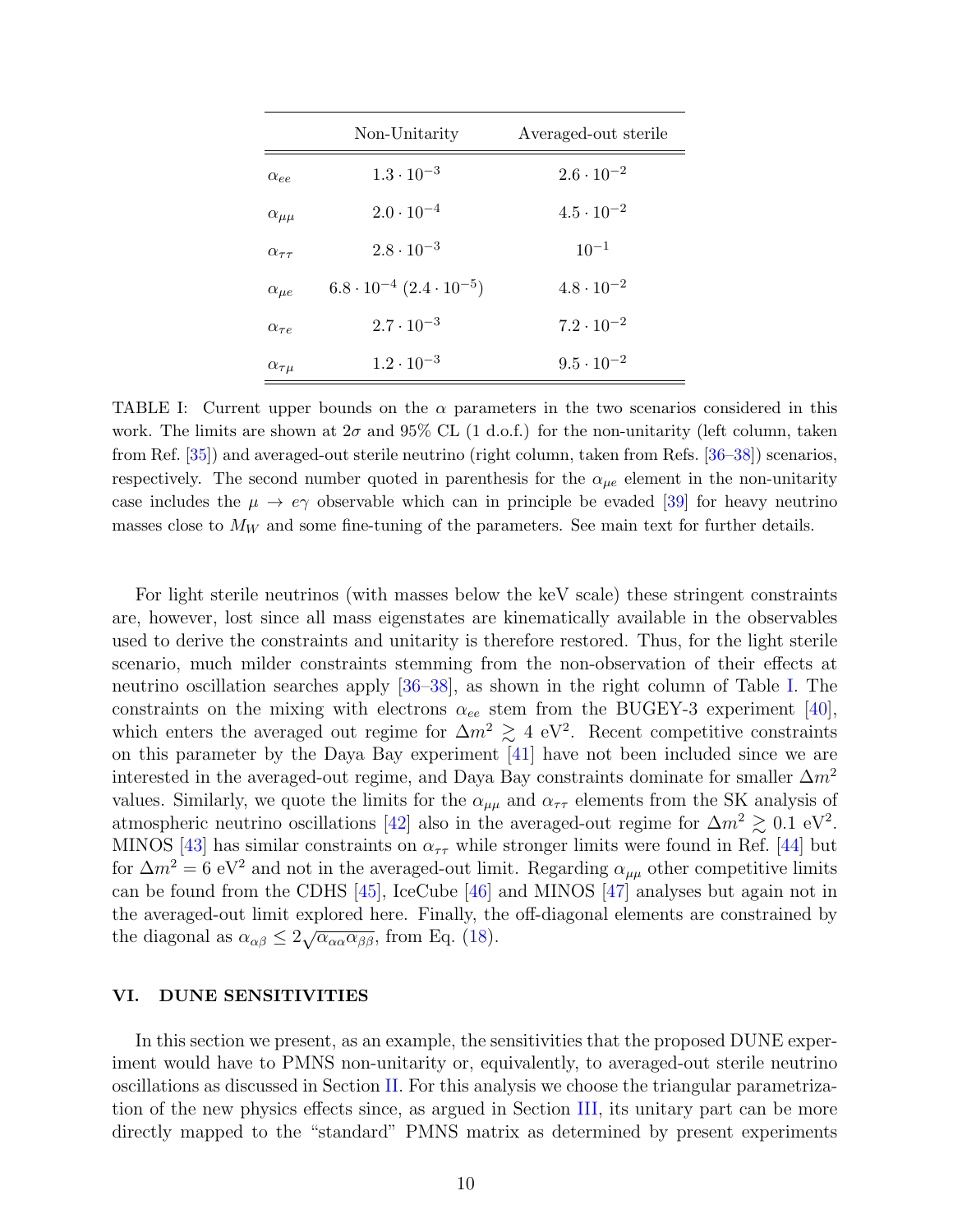through neutrino oscillation disappearance channels. Indeed, production and detection new physics effects in a given channel  $P_{\alpha\beta}$  only depend on the elements  $\alpha_{\gamma\rho}$  such that  $\gamma, \rho \leq \alpha$ or  $\gamma, \rho \leq \beta$  when the flavour indices are ordered as  $e < \mu < \tau$  [19]. Furthermore, when the new physics affects the near and far detectors in the same manner, the normalization of the oscillation probabilities presented in Eq. (7) has to be applied, which effectively cancels any leading order dependence on the new physics parameters  $\alpha_{\beta\beta}$  in disappearance channels in vacuum. The choice of the facility under study is motivated by the strong matter effects that characterize the DUNE setup and that allow to probe not only the source and detector effects induced by the new physics, but also the matter effects which now provide sensitivity to other  $\alpha_{\gamma\rho}$  parameters not necessarily satisfying  $\gamma, \rho \leq \alpha$  or  $\gamma, \rho \leq \beta$ .

The simulation of the DUNE setup was performed with the GLoBES software [48, 49] using the DUNE CDR configuration presented in Ref. [50]. The new physics effects have been implemented in GLoBES via the MonteCUBES  $[51]^4$  plug-in, which has also been used to perform a Markov chain Monte Carlo (MCMC) scan of the 15-dimensional parameter space (the 6 standard oscillation parameters plus the 6 moduli of the  $\alpha_{\gamma\rho}$  non-zero entries and the 3 phases of the off-diagonal elements). In the fit, the assumed true values for the standard oscillation parameters are set according to their current best-fits from Ref. [52]. The mixing angles and squared-mass splittings are allowed to vary in the simulations, using a Gaussian prior corresponding to their current experimental uncertainties from Ref. [52] centered around their true values. In the case of  $\theta_{13}$  and  $\theta_{23}$  the Gaussian priors are implemented on  $\sin^2 2\theta$ , which is a more accurate description of the present situation and, in the case of  $\theta_{23}$ , allows to properly account for the octant degeneracy:  $\Delta m_{21}^2 = (7.50 \pm 0.18) \cdot 10^{-5} \text{ eV}^2$ ,  $\Delta m_{31}^2 = (2.457 \pm 0.049) \cdot 10^{-3} \text{ eV}^2$ ,  $\theta_{12} = 33.48^\circ \pm 0.77^\circ$ ,  $\sin^2 2\theta_{13} = 0.085 \pm 0.005$ ,  $\sin^2 2\theta_{23} = 0.991 \pm 0.02$ . The CP-violating phase is left completely free during the simulations, and its true value is set to  $\delta_{\rm CP} = -\pi/2$ . Finally, a 2 % uncertainty in the PREM matter density profile [53] has also been considered.

We have performed simulations for two distinct new physics scenarios. In the first case (ND averaged) we normalize the oscillation probabilities according to Eq. (7). Indeed, as discussed in Section II, at leading order in the new physics parameters this scenario accurately describes both the effects of PMNS non-unitarity from very heavy neutrinos as well as sterile neutrino oscillations that have been averaged out both at the near detector (ND) and far detector. The second scenario (ND undeveloped) corresponds to the case where sterile neutrino oscillations are averaged out at the far detector but have not yet developed at the near detector. In this case, no extra normalization is needed and the oscillation probability is directly given by Eq. (5). Note that, for the energies and baseline characterizing the DUNE setup, only values of the sterile neutrino masses around  $\Delta m^2 \sim 0.1 \text{ eV}^2$  satisfy these conditions. However, we find it instructive to study also this regime in order to remark the differences between the two scenarios and the importance of the normalization in Eq. (7) that will generally apply in most of the parameter space.

Figures 1 and 2 show the expected sensitivities to the new physics parameters. These have been obtained by assuming that the true values of all  $\alpha$  entries are zero to obtain the corresponding expected number of events, and fitting for the corresponding parameters while

<sup>4</sup> A new version of the MonteCUBES software implementing the triangular parametrization will be released shortly after this work.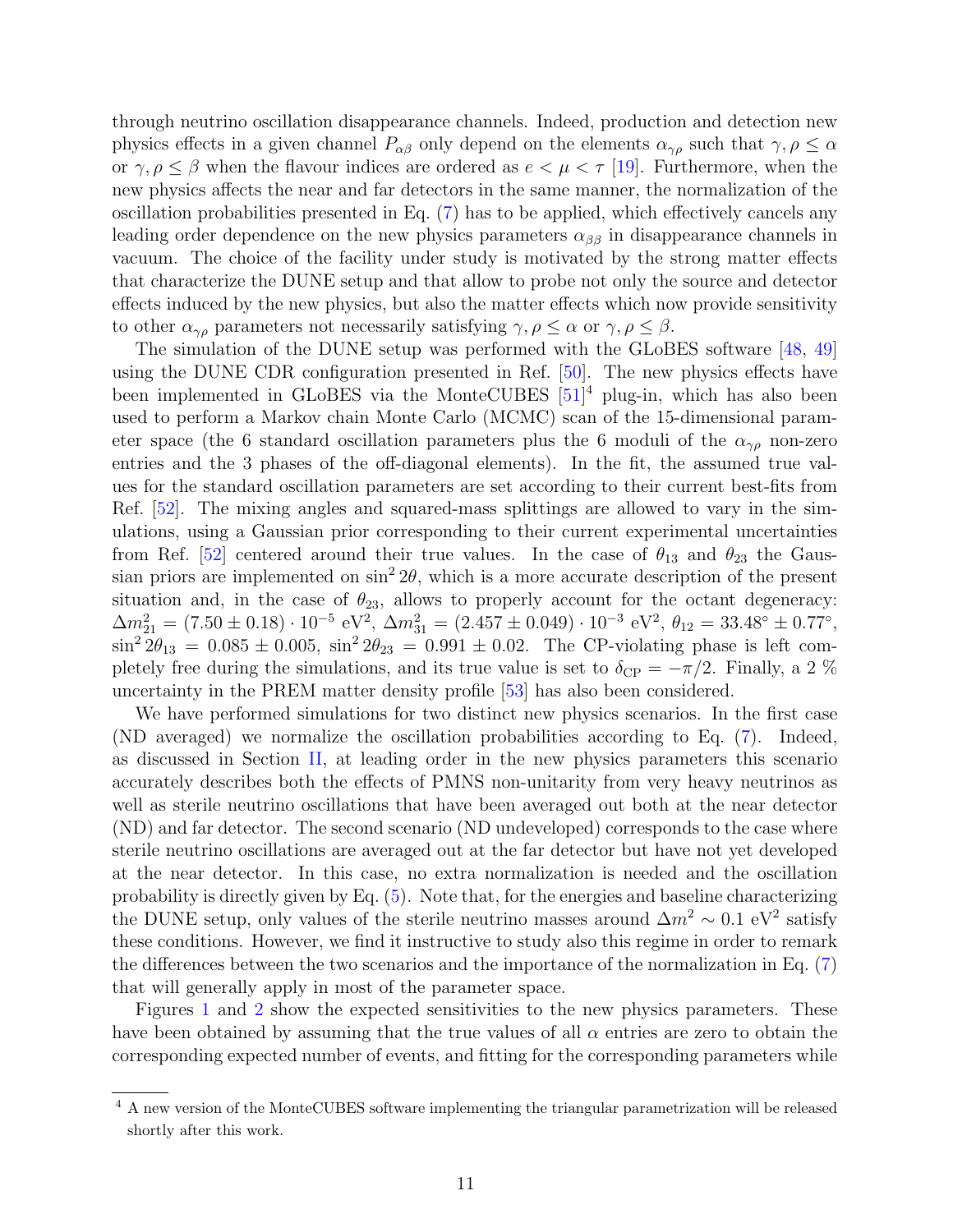

FIG. 1: Expected frequentist allowed regions at the  $1\sigma$ , 90% and  $2\sigma$  C.L. for DUNE. All new physics parameters are assumed to be zero so as to obtain the expected sensitivities. The left panels (ND averaged) correspond to the non-unitarity case, or to the sterile case when the light-heavy oscillations are averaged out in the near and far detectors. The right panels (ND undeveloped) give the sensitivity for the sterile case when the light-heavy oscillations have not yet developed in the near detector, but are averaged out in the far. The solid lines correspond to the analysis of DUNE data alone, while the dashed lines include the present constraints on sterile neutrino mixing from the right column in Tab. I.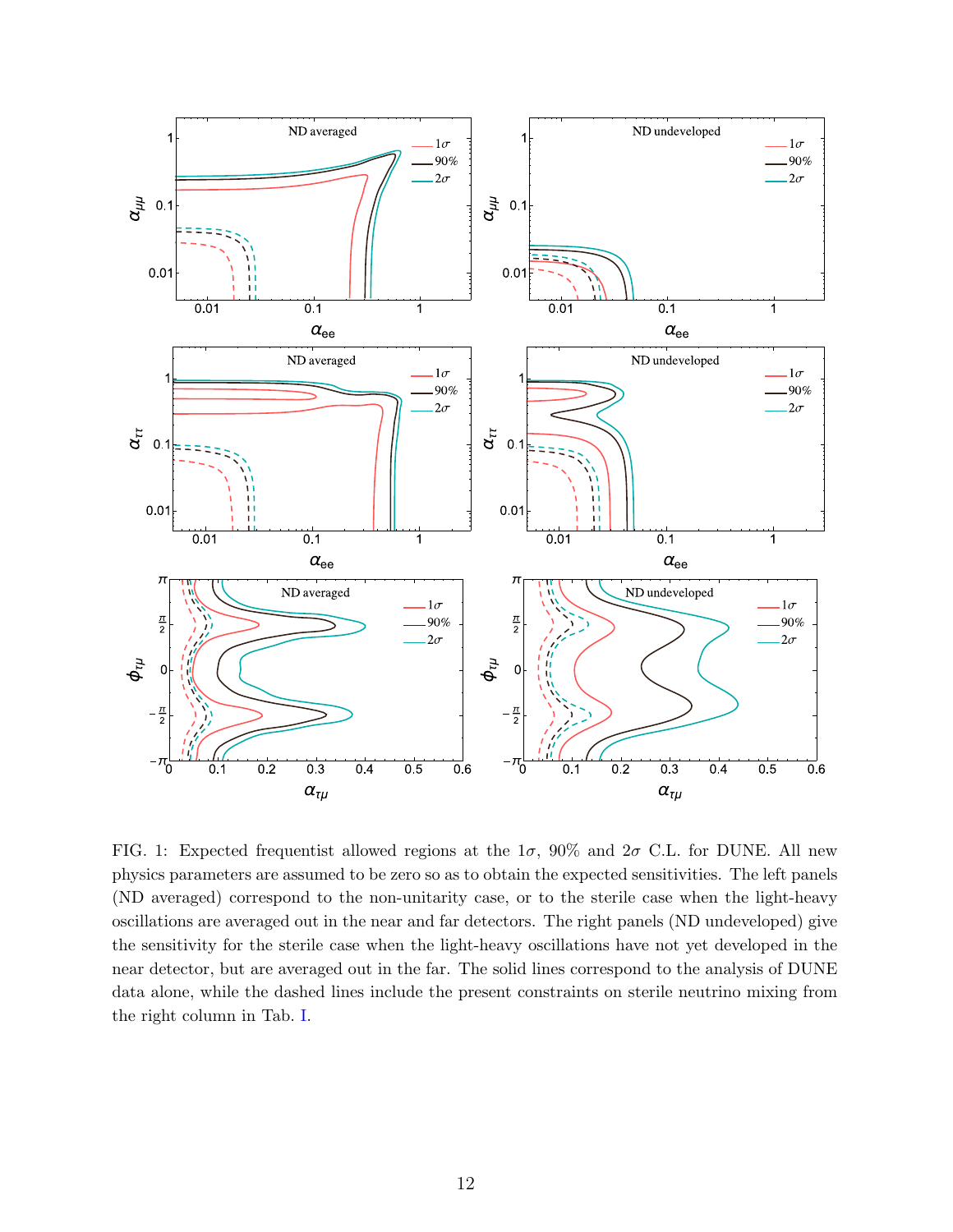marginalizing over all other standard and new physics parameters. The resulting frequentist allowed regions are shown at at  $1\sigma$ , 90%, and  $2\sigma$  C.L.

The sensitivities obtained for all parameters fall at least one order of magnitude short of the current bounds on the non-unitarity from heavy neutrino scenario presented in Tab. I. Thus, the standard three-family oscillations explored at DUNE (and the other present and near-future oscillation facilities) will be free from the possible ambiguities that could otherwise be induced by this type of new physics [54]. The situation is quite different if the results are interpreted in terms of an averaged-out sterile neutrino, since present constraints are weaker in this case. We will therefore focus on this scenario for the rest of our discussion and also study the case in which DUNE data is complemented by our present prior constraints on averaged-out sterile neutrino mixing, see Tab. I, since synergies between the data sets can be present. This scenario is depicted with dashed lines in Figs. 1 and 2. As an example of such synergy, the sensitivity to the real part of  $\alpha_{\mu\tau}$  improves in the combination with respect to the prior itself.

Another conclusion that can be drawn from Fig. 1 is that the sensitivities to the diagonal parameters  $\alpha_{ee}$  and  $\alpha_{\mu\mu}$  are significantly stronger for the ND undeveloped (right panels) as compared to the ND averaged scenario (left panels). This was to be expected since the source and detection effects that provide a leading order sensitivity to the diagonal parameters are totally or partially cancelled once the normalization of Eq. (7) is included. In the disappearance channel both effects cancel in the ratio, while for the appearance channel there is a partial cancellation that only allows the experiment to be sensitive to the combination  $\alpha_{ee} - \alpha_{\mu\mu}$ . This leads to a pronounced correlation among  $\alpha_{ee}$  and  $\alpha_{\mu\mu}$ , seen in the upper left panel of Fig. 1.

From a phenomenological point of view we observe that, if both near and far detectors are affected by the new physics in the same way (as is the case when the sterile neutrino oscillations are averaged out at both detectors, or in the non-unitarity scenario) their effects are more difficult to observe since they cannot be disentangled from the flux and cross section determination at the near detector. Conversely, in the case in which sterile neutrino oscillations have not yet developed at the near detector but are averaged out at the far, the flux determined by both detectors will have a different normalization. Thus, a strong linear sensitivity to  $\alpha_{ee}$  (comparable to present constraints) and  $\alpha_{\mu\mu}$  (improving over present constraints) is obtained from detector and source effects respectively.

Fig. 1 also shows strong correlations in the middle left panel, involving  $\alpha_{\tau\tau}$  and  $\alpha_{ee}$ . Indeed, sensitivity to  $\alpha_{\tau\tau}$  comes through the matter effects, which only depend on the diagonal entries through their differences  $\alpha_{\beta\beta} - \alpha_{\gamma\gamma}$ , since a global term in the form of  $\alpha_{\gamma\gamma}I$  does not affect neutrino oscillations at leading order in  $\alpha$ . In these panels we also observe a large difference between the allowed regions for  $\alpha_{\tau\tau}$  once prior constraints on the  $\alpha$  parameters are included in the analysis, by comparing the solid and dashed lines. This is due to the lifting of degeneracies involving  $\theta_{23}$  and the combination  $\alpha_{\tau\tau} - \alpha_{\mu\mu}$ , and will be discussed in more detail below.

Unlike in the non-unitarity case (where current constraints are too strong to lead to any observable effect), interesting correlations and degeneracies among the standard and new physics parameters can indeed take place in the averaged-out sterile neutrino scenario [38, 55–58]. In our results, even though the true values of the  $\alpha$  parameters were set to zero, some very interesting correlations and degeneracies among  $\theta_{23}$  and the new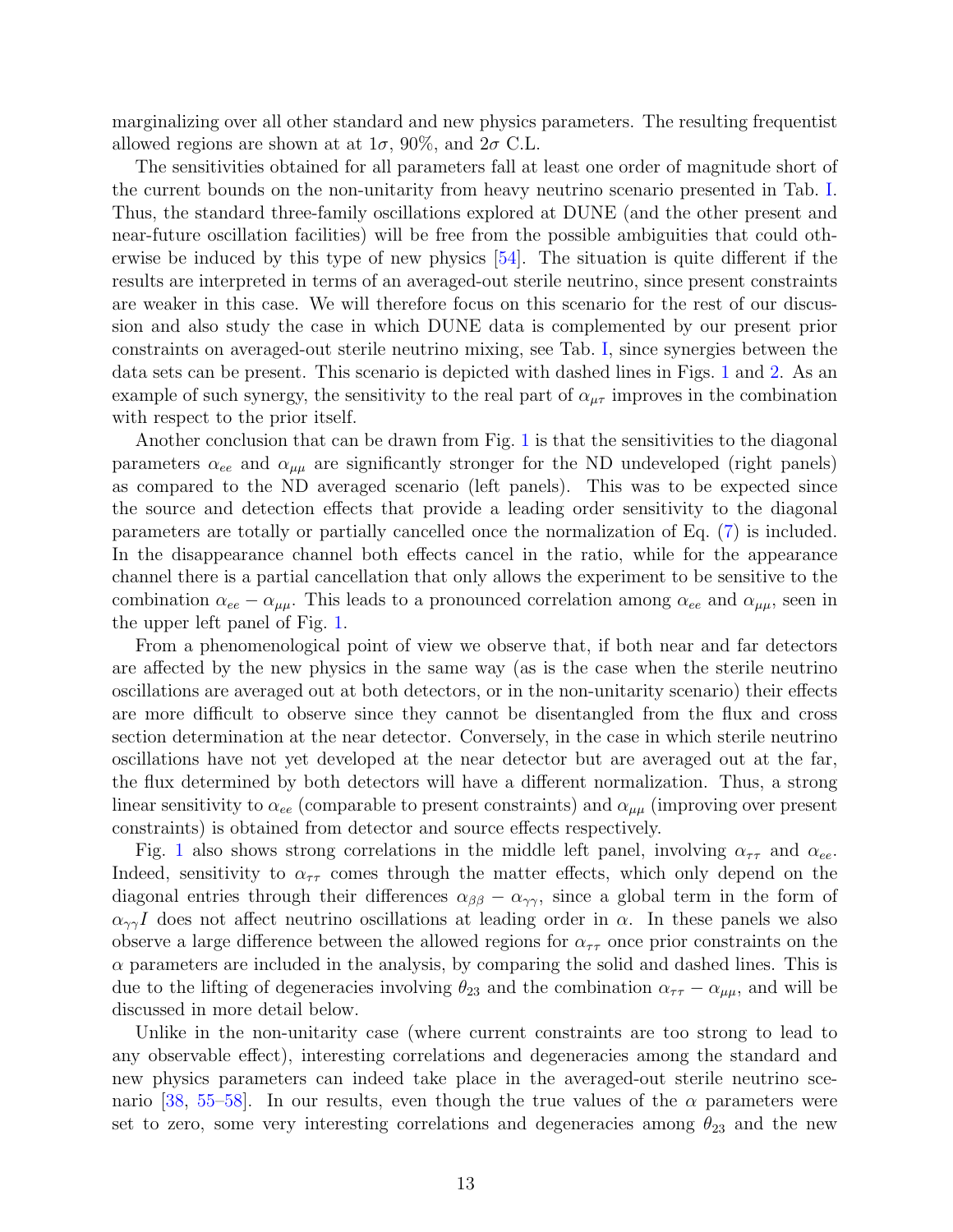

FIG. 2: Expected frequentist allowed regions at the  $1\sigma$ , 90% and  $2\sigma$  CL for DUNE. All new physics parameters are assumed to be zero so as to obtain the expected sensitivities. The left panels (ND averaged) correspond to the non-unitarity case, or to the sterile case when the light-heavy oscillations are averaged out in the near and far detectors. The right panels (ND undeveloped) give the sensitivity for the sterile case when the light-heavy oscillations have not yet developed in the near detector, but are averaged out in the far. The solid lines correspond to the analysis of DUNE data alone, while the dashed lines include the present constraints on sterile neutrino mixing from the right column in Tab. I.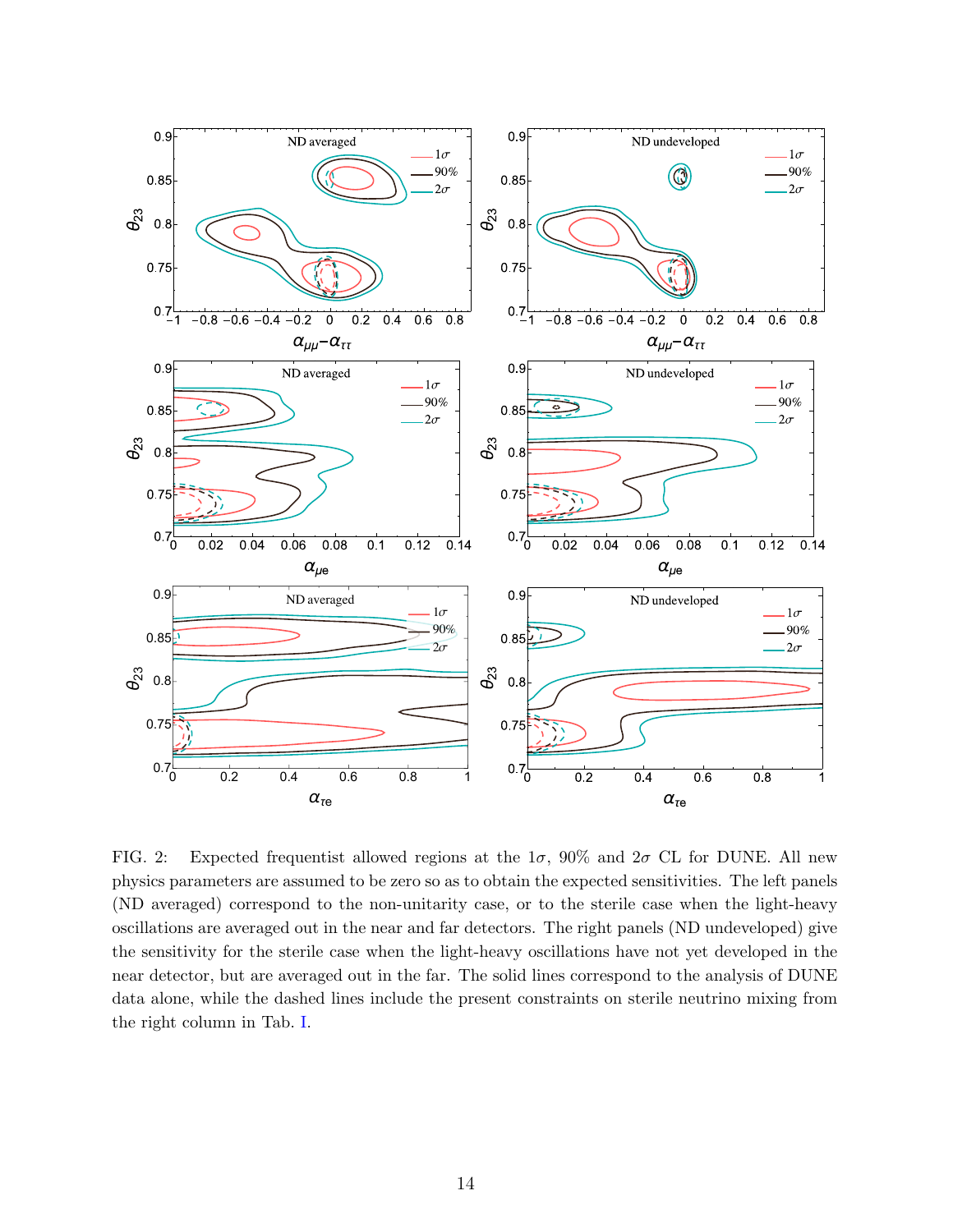physics parameters have been recovered. These are shown in Fig. 2, and have been noticed in the context of NSI<sup>5</sup> in Refs.  $[59–62]$ . The first degeneracy appears for the wrong octant of  $\theta_{23}$ , which would otherwise be correctly determined by the interplay between the appearance and disappearance channels at DUNE (see e.g. Ref. [63]). We have checked that this degeneracy is characterized by non zero values of  $\alpha_{\tau e}$  with a non-trivial phase around  $\pi$ . At the same time, positive values of  $\alpha_{\mu\mu} - \alpha_{\tau\tau}$  are slightly preferred. From Ref. [62] this degeneracy was expected for the phase of  $\phi_{\tau e} = \arg(\alpha_{\tau e}) \sim \pi$  since  $\delta_{\rm CP} = -\pi/2$  and strong correlations between these two parameters are required in order to reproduce this degeneracy. Note that this degeneracy is partially lifted in the ND undeveloped scenario (right panels). Indeed, the strong sensitivity that this scenario presents to  $\alpha_{\mu\mu}$  translates into very stringent bounds that do not allow the preferred positive values of  $\alpha_{\mu\mu} - \alpha_{\tau\tau}$  seen in the left panels for the ND averaged case since the diagonal elements of  $\alpha$  are positive (see Eq. (18)).

Interestingly, the second degeneracy involves values of  $\theta_{23} \sim \pi/4$ , so that it could potentially compromise the capabilities of DUNE to determine the maximality of this mixing angle. This degeneracy takes place for  $\alpha_{\mu\mu} - \alpha_{\tau\tau} \sim -0.6$ , and large values of  $\alpha_{\mu e}$  and  $\alpha_{\tau e}$  are also needed. Fortunately, present constraints on these parameters are already strong enough to rule out this possibility (see Tab. I), so that a clean determination of the maximality of  $\theta_{23}$  should be possible at DUNE. Indeed, when the current bounds from the right column in Tab. I are added as priors to the simulations, the sensitivity to  $\alpha_{\mu e}$  is considerably increased and the allowed region around  $\theta_{23} \sim \pi/4$  is ruled out. This example shows explicitly the complementarity between current constraints and DUNE sensitivities.

All in all, we find that the combination of DUNE with present constraints would improve over current constraints for  $\alpha_{\mu e}$  as well as for the real part of  $\alpha_{\tau\mu}$ . In the ND undeveloped case the sensitivity to  $\alpha_{ee}$  is comparable while that to  $\alpha_{\mu\mu}$  improves over the present constraints.

### VII. CONCLUSIONS

The simplest and most natural extension of the Standard Model that can account for our present evidence for neutrino masses and mixings is the addition of right-handed neutrinos to the Standard Model (SM) particle content. Gauge and Lorentz invariance then imply the possible existence of a Majorana mass for these new particles at a scale to be determined by observations. In this work we have studied the impact that two limiting regimes for this new physics scale can have in neutrino oscillation experiments. For very high Majorana masses, beyond the kinematic reach of our experiments, the imprint of these new degrees of freedom at low energies takes the form of unitarity deviations of the PMNS mixing matrix. In the opposite limit, for small Majorana masses, these extra sterile neutrinos are produced and can participate in neutrino oscillations. However, it should be kept in mind that the neutrino oscillation phenomenology discussed here applies to any theory beyond the SM inducing unitarity deviations for the PMNS mixing matrix. This includes any model in which heavy fermions mix with the SM neutrinos or charged leptons, as for instance the type-I/type-III seesaw, Left-Right symmetric models, and models with kinematically accessible sterile neutrinos such as those invoked to explain the LSND or reactor anomalies.

<sup>5</sup> Note the correspondence between NSI, steriles, and non-unitarity presented in Section IV.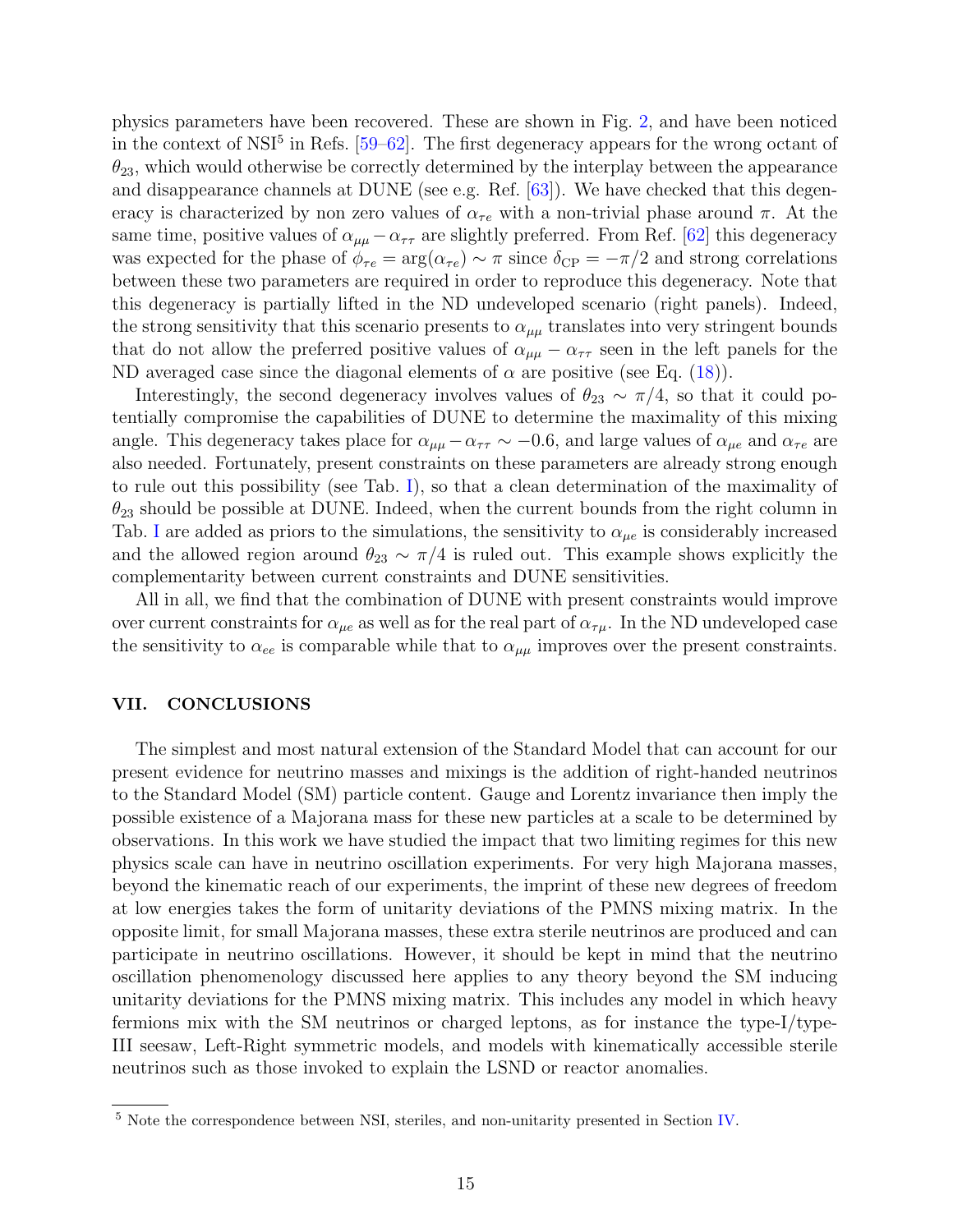Despite being sourced by different underlying physics, we have seen that, when the sterile neutrino oscillations are averaged out (and at leading order in the small heavy-active mixing angles) both limits lead to the same modifications in the neutrino oscillation probabilities. Namely, a modification of the interactions in the source and detector which implies shortdistance effects as well as modified matter effects which, contrary to the standard scenario, also involve neutral current interactions. However, the present constraints that apply to these two scenarios are very different. Indeed, PMNS non-unitarity is bounded at the per mille level, or even better for some elements, through precision electroweak and flavour observables, while sterile neutrino mixing in the averaged-out regime is allowed at the percent level since it can only be probed via oscillation experiments themselves. Thus, PMNS nonunitarity can have no impact in present or near-future oscillation facilities while sterile neutrino mixing could potentially be discovered by them.

We have also noted apparently conflicting results depending on the parametrization used to encode these new physics effects. The source of this apparent inconsistency was found to be the different quantities that are commonly identified with the standard PMNS matrix in each parametrization. The conflict was solved by providing a mapping between the two sets of parameters and by identifying the parametrization for which these PMNS parameters correspond to what is determined experimentally.

The role of the near detector was also explored in depth. Indeed, since present and near future oscillation experiments constrain their fluxes and detection cross sections using near detector data it is important to consider if the new physics affects the near and far detector measurements in the same way. If this is the case, the source and detector short-distance effects cancel to a large extent, since there is no additional handle to separate them from flux and cross-section uncertainties. This is always the case in the non-unitarity scenario and when sterile neutrino oscillations are averaged out both at the near and far detectors. Conversely, if sterile neutrino oscillations have not developed yet at the near detector, the determination of the flux and cross section is free from new physics ambiguities and, when compared with the far detector data, a greater sensitivity to the new physics is obtained. This crucial difference is sometimes overlooked in the present literature. Finally we also provided a mapping of these new physics effects in the popular non-standard interaction (NSI) formalism.

These effects were exemplified through numerical simulations of the proposed DUNE neutrino oscillation experiment. Our simulations confirm that PMNS non-unitarity is indeed beyond the reach of high precision experiments such as DUNE, but that sterile neutrino oscillations could manifest in several possible interesting ways. Indeed, degeneracies between  $\theta_{23}$  and the new physics parameters, previously identified in the context of NSI, have been found in our simulations. These degeneracies could potentially compromise the capability of DUNE to determine the maximality of  $\theta_{23}$  as well as its ability to discern its correct octant. We find that current bounds on the new physics parameters are able to lift the degeneracies around  $\theta_{23} \sim \pi/4$ , although the octant degeneracies would remain at the  $2\sigma$  level for the value of  $\theta_{23}$  analysed in this work.

Through these simulations the importance of correctly accounting for the impact of the near detector was made evident. Indeed, a very significant increase in the sensitivity to the new physics parameters was found for the case in which the near detector is not affected in the same way as the far. This would be the case of sterile neutrino oscillations that are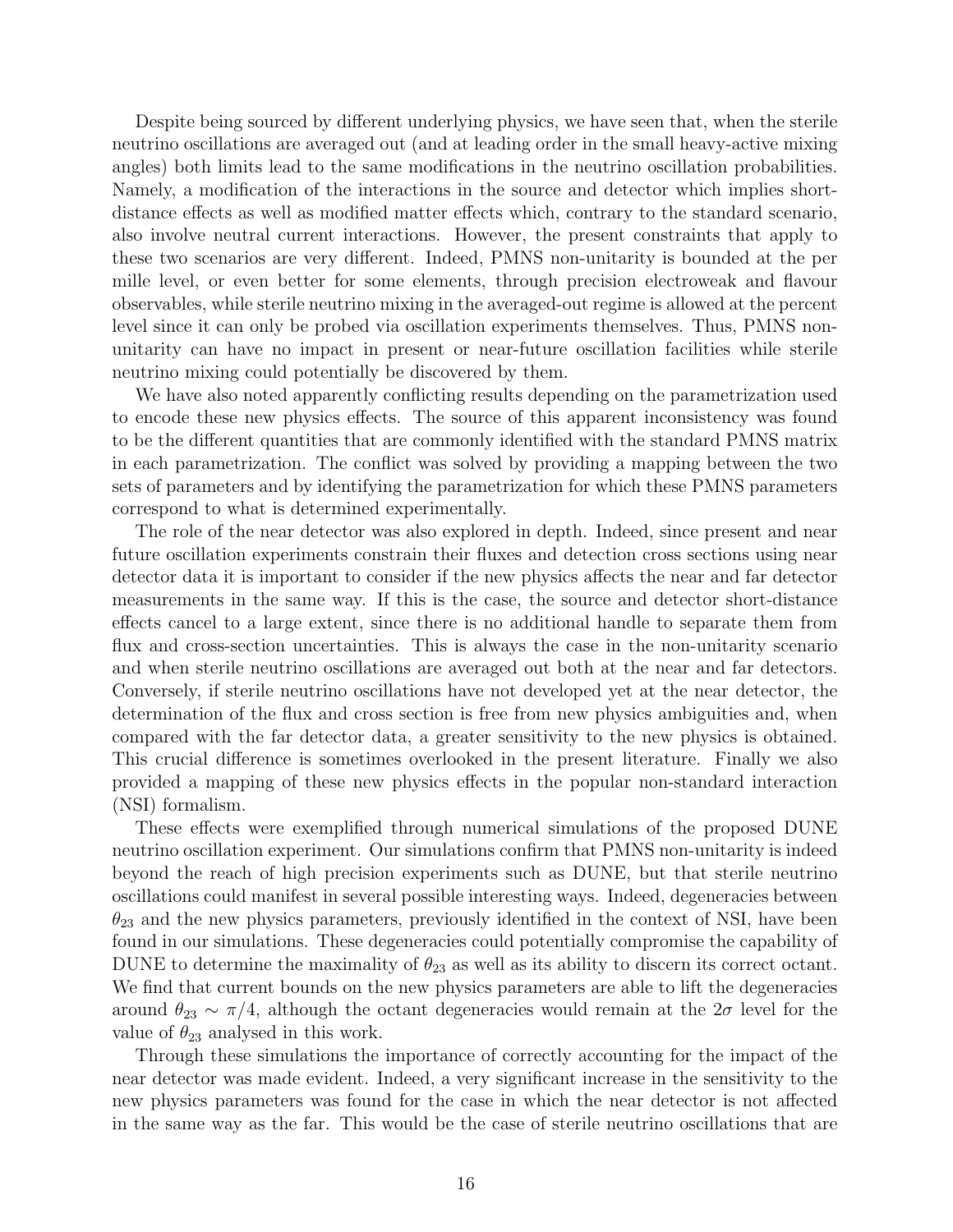undeveloped at the near detector but averaged out at the far. However, the parameter space for this situation to take place is rather small (for  $\Delta m^2 \sim 0.1 \text{ eV}^2$ ). The most common situation would rather be that in which sterile neutrino oscillations are averaged out at both near and far detectors. However, this fact has been usually overlooked in previous literature.

The origin of neutrino masses remains one of our best windows to explore the new physics underlying the open problems of the SM. Its simplest extension to accommodate neutrino masses and mixings offers a multitude of phenomenological consequences that vary depending of the new physics scale introduced and that should be thoroughly explored by future searches. In this work we have seen that neutrino oscillation facilities can probe some parts of this largely unexplored parameter space that holds the answer to fundamental open puzzles.

#### Acknowledgements

The authors acknowledge support from the EU through grants H2020-MSCA-ITN-2015/674896-Elusives and H2020-MSCA-RISE-2015/690575-InvisiblesPlus. This work was supported by the Göran Gustafsson Foundation (MB). EFM and JHG also acknowledge support from the EU FP7 Marie Curie Actions CIG NeuProbes (PCIG11-GA-2012-321582) and the Spanish MINECO through the "Ramón y Cajal" programme (RYC2011-07710), the project FPA2012-31880 and through the Centro de Excelencia Severo Ochoa Program under grant SEV-2012-0249. Fermilab is operated by Fermi Research Alliance, LLC under Contract No. DE-AC02-07CH11359 with the United States Department of Energy. EFM and JHG also warmly thank Fermilab for its hospitality during their InvisiblesPlus secondment where this project was initiated.

- [1] M. Fukugita and T. Yanagida, Phys. Lett. B174, 45 (1986).
- [2] P. Minkowski, Phys. Lett. B67, 421 (1977).
- [3] R. N. Mohapatra and G. Senjanovic, Phys. Rev. Lett. 44, 912 (1980).
- [4] T. Yanagida (1979), in Proceedings of the Workshop on the Baryon Number of the Universe and Unified Theories, Tsukuba, Japan.
- [5] M. Gell-Mann, P. Ramond, and R. Slansky, Complex Spinors and Unified Theories, Print-80- 0576 (CERN).
- [6] J. A. Casas, J. R. Espinosa, and I. Hidalgo, JHEP 11, 057 (2004), hep-ph/0410298.
- [7] R. Mohapatra and J. Valle, Phys.Rev. D34, 1642 (1986).
- [8] J. Bernabeu, A. Santamaria, J. Vidal, A. Mendez, and J. Valle, Phys.Lett. B187, 303 (1987).
- [9] G. C. Branco, W. Grimus, and L. Lavoura, Nucl. Phys. B312, 492 (1989).
- [10] W. Buchmuller and D. Wyler, Phys.Lett. B249, 458 (1990).
- [11] A. Pilaftsis, Z. Phys. **C55**, 275 (1992), hep-ph/9901206.
- [12] J. Kersten and A. Y. Smirnov, Phys.Rev. D76, 073005 (2007), 0705.3221.
- [13] A. Abada, C. Biggio, F. Bonnet, M. B. Gavela, and T. Hambye, JHEP 12, 061 (2007), 0707.4058.
- [14] S. Antusch, C. Biggio, E. Fernandez-Martinez, M. Gavela, and J. Lopez-Pavon, JHEP 0610, 084 (2006), hep-ph/0607020.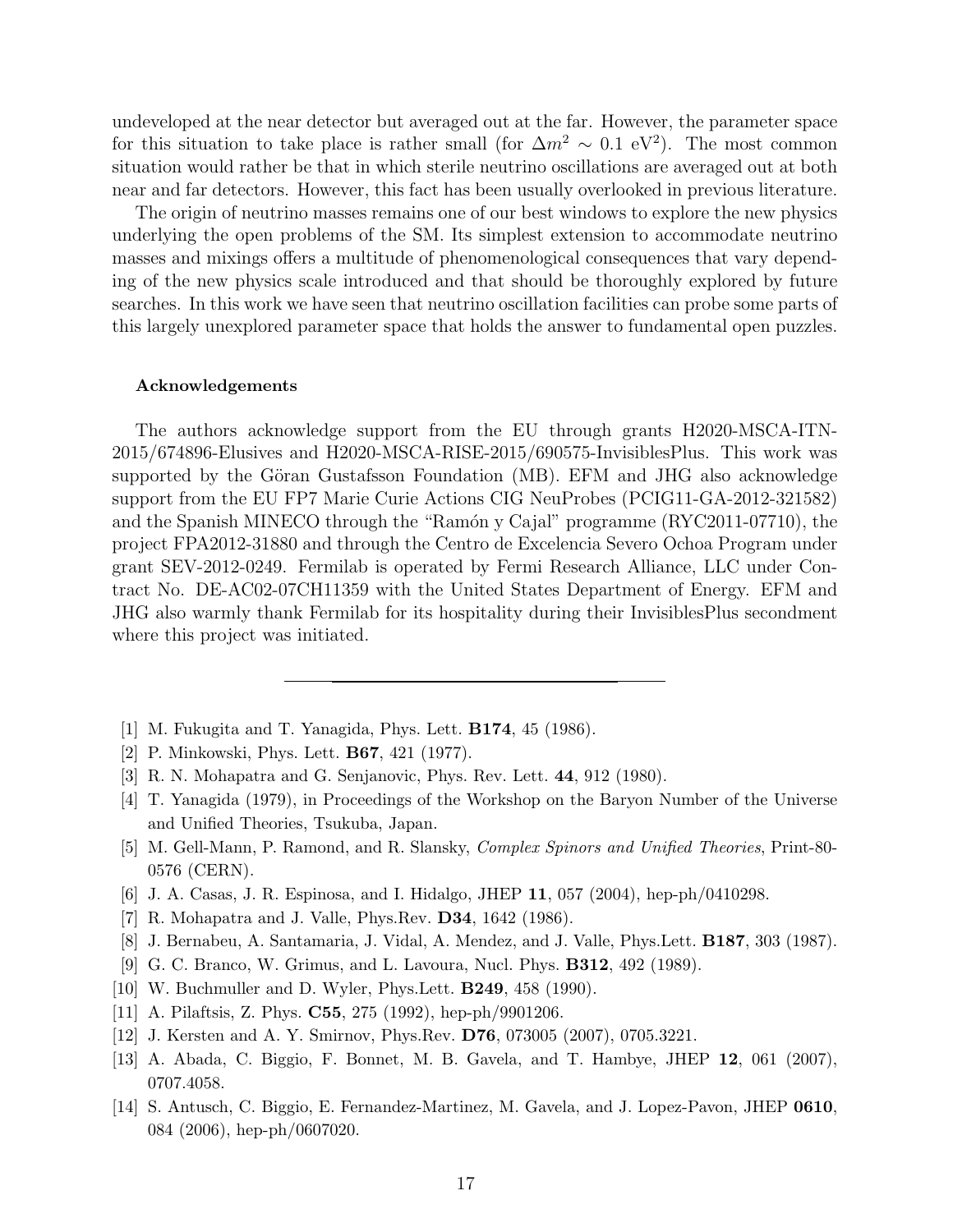- [15] A. Broncano, M. B. Gavela, and E. E. Jenkins, Phys. Lett. B552, 177 (2003), hep-ph/0210271.
- [16] E. Fernandez-Martinez, M. B. Gavela, J. Lopez-Pavon, and O. Yasuda, Phys. Lett. B649, 427 (2007), hep-ph/0703098.
- [17] Z.-z. Xing, Phys. Lett. B660, 515 (2008), 0709.2220.
- [18] Z.-z. Xing, Phys. Rev. D85, 013008 (2012), 1110.0083.
- [19] F. J. Escrihuela, D. V. Forero, O. G. Miranda, M. Tortola, and J. W. F. Valle, Phys. Rev. D92, 053009 (2015), 1503.08879.
- [20] Y.-F. Li and S. Luo, Phys. Rev. D93, 033008 (2016), 1508.00052.
- [21] S. Antusch, M. Blennow, E. Fernandez-Martinez, and J. Lopez-Pavon, Phys. Rev. D80, 033002 (2009), 0903.3986.
- [22] S. Antusch, J. P. Baumann, and E. Fernandez-Martinez, Nucl.Phys. B810, 369 (2009), 0807.1003.
- [23] R. E. Shrock, Phys. Lett. B96, 159 (1980).
- [24] J. Schechter and J. W. F. Valle, Phys. Rev. D22, 2227 (1980).
- [25] R. E. Shrock, Phys. Rev. **D24**, 1232 (1981).
- [26] R. E. Shrock, Phys. Rev. D24, 1275 (1981).
- [27] P. Langacker and D. London, Phys.Rev. D38, 886 (1988).
- [28] S. M. Bilenky and C. Giunti, Phys.Lett. B300, 137 (1993), hep-ph/9211269.
- [29] E. Nardi, E. Roulet, and D. Tommasini, Phys.Lett. B327, 319 (1994), hep-ph/9402224.
- [30] D. Tommasini, G. Barenboim, J. Bernabeu, and C. Jarlskog, Nucl.Phys. B444, 451 (1995), hep-ph/9503228.
- [31] C. Biggio, Phys. Lett. **B668**, 378 (2008), 0806.2558.
- [32] R. Alonso, M. Dhen, M. Gavela, and T. Hambye, JHEP 1301, 118 (2013), 1209.2679.
- [33] S. Antusch and O. Fischer, JHEP 1410, 94 (2014), 1407.6607.
- [34] A. Abada and T. Toma, JHEP 02, 174 (2016), 1511.03265.
- [35] E. Fernandez-Martinez, J. Hernandez-Garcia, and J. Lopez-Pavon, JHEP 08, 033 (2016), 1605.08774.
- [36] J. Kopp, P. A. N. Machado, M. Maltoni, and T. Schwetz, JHEP 05, 050 (2013), 1303.3011.
- [37] S. Parke and M. Ross-Lonergan (2015), 1508.05095.
- [38] D. Dutta, R. Gandhi, B. Kayser, M. Masud, and S. Prakash (2016), 1607.02152.
- [39] D. V. Forero, S. Morisi, M. Tortola, and J. W. F. Valle, JHEP 09, 142 (2011), 1107.6009.
- [40] Y. Declais, J. Favier, A. Metref, H. Pessard, B. Achkar, et al., Nucl.Phys. B434, 503 (1995).
- [41] F. P. An et al. (Daya Bay), Phys. Rev. Lett. 113, 141802 (2014), 1407.7259.
- [42] K. Abe et al. (Super-Kamiokande), Phys. Rev. D91, 052019 (2015), 1410.2008.
- [43] P. Adamson et al. (MINOS), Phys. Rev. Lett. 107, 011802 (2011), 1104.3922.
- [44] G. H. Collin, C. A. Argelles, J. M. Conrad, and M. H. Shaevitz (2016), 1607.00011.
- [45] F. Dydak et al., Phys. Lett. **B134**, 281 (1984).
- [46] M. G. Aartsen et al. (IceCube), Phys. Rev. Lett. **117**, 071801 (2016), 1605.01990.
- [47] P. Adamson et al. (MINOS), Submitted to: Phys. Rev. Lett. (2016), 1607.01176.
- [48] P. Huber, M. Lindner, and W. Winter, Comput. Phys. Commun. 167, 195 (2005), hepph/0407333.
- [49] P. Huber, J. Kopp, M. Lindner, M. Rolinec, and W. Winter, Comput. Phys. Commun. 177, 432 (2007), hep-ph/0701187.
- [50] T. Alion et al. (DUNE) (2016), 1606.09550.